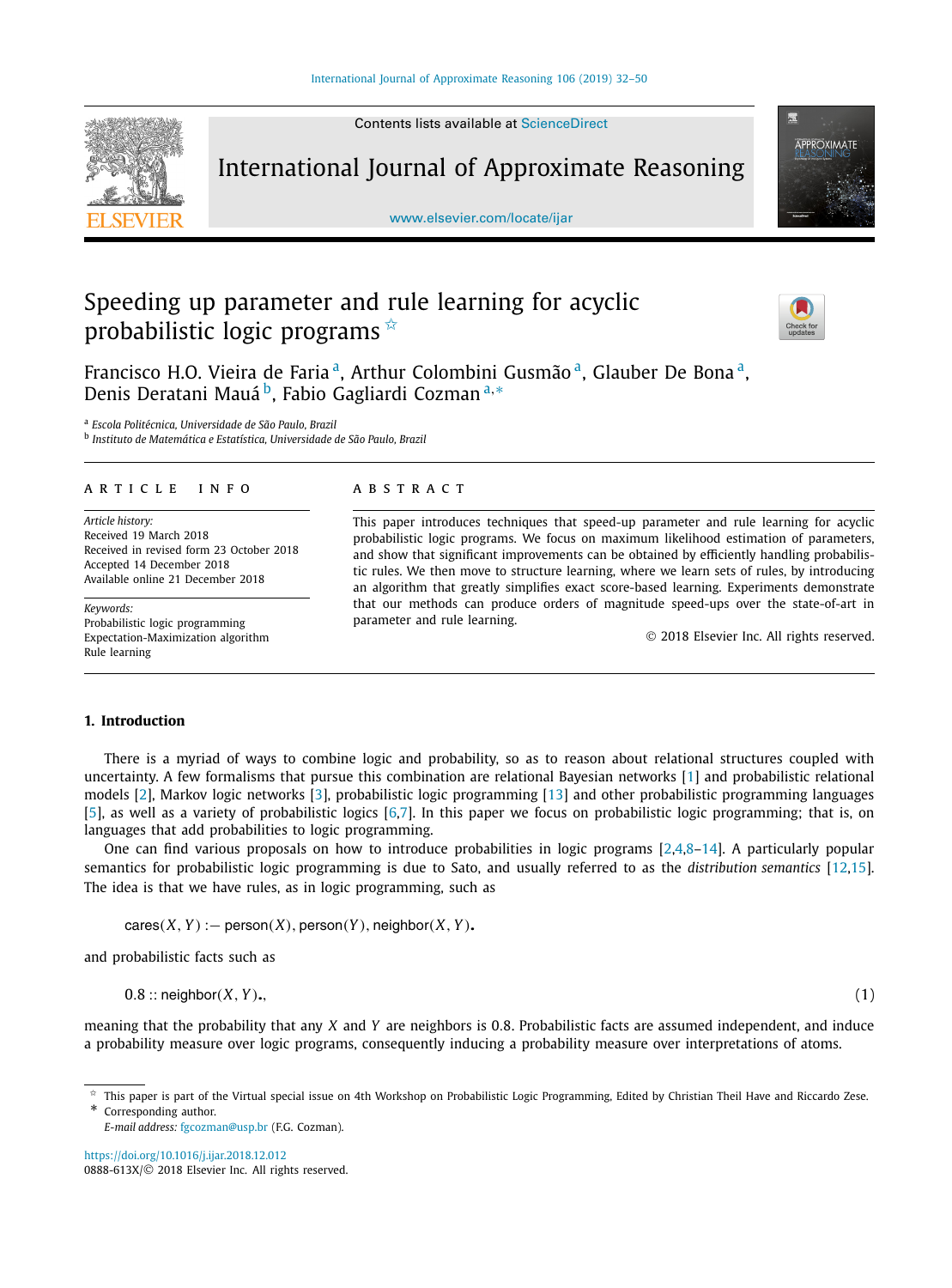Expression [\(1\)](#page-0-0) is written in the syntax of ProbLog, a popular and freely available package for probabilistic logic programming that follows Sato's distribution semantics [\[16\]](#page-18-0). ProbLog also allows for "probabilistic rules"; for instance, one can state that person $(X)$  and person $(Y)$  vield a proof for cares $(X, Y)$  with probability 0.8, by writing:

 $0.8$  :: cares $(X, Y)$  : – person $(X)$ , person $(Y)$ .

ProbLog implements state-of-art inference and learning algorithms for probabilistic logic programs. A closely related package is ProbFOIL, that implements rule learning (restricted to a single head) in the context of Sato's distribution semantics [\[17\]](#page-18-0). Both packages resort to some of the best techniques available in the literature; however, they require significant computational power, even on datasets that are small compared to currently available data resources.

If we restrict ourselves to acyclic probabilistic logic programs, we focus on a language that is closely related to Bayesian networks, with the added benefit that it can handle relational modeling, and the potential benefit that it may require less parameters to encode some probability distributions — thus offering a language that may be more adept at avoiding overfitting. One advantage of acyclic programs is that they can be learned via well-tested techniques usually employed to learn Bayesian networks. Alas, we see in practice that much more computational effort is needed to learn an acyclic probabilistic logic program than an apparently equivalent Bayesian network. For instance, we find that even complete databases are usually processed by the Expectation-Maximization algorithm (EM), due to the insertion of latent random variables associated with probabilistic rules. Thus the added expressivity of probabilistic logic programs seems to impose a hefty computational cost.

The goal of this paper is to show that we can greatly simplify existing algorithms for parameter and rule learning in acyclic logic programs, often obtaining orders of magnitude speed-ups. We introduce a variety of techniques that move us toward the boundary of what can be done with reasonable computational resources when learning a probabilistic logic program. We show empirically that substantial gains can be attained, sometimes even by application of relatively simple ideas.<sup>1</sup>

We start by investigating parameter learning; that is, we assume that a set of facts and rules is given, and we learn probabilities attached to them. We focus on maximum likelihood, and we show that EM-style iterations can be often avoided; in particular they can be avoided altogether when the input data has no missing values. We then examine rule learning, emphasizing score-based methods (in particular, minimum description length). We focus on exact methods; that is, we want to find a probabilistic logic program that does maximize the score of interest. We show that many operations that are needed in this optimization problem can be solved in closed-form, while other operations can be just discarded. We specialize our contributions to the case where each rule is restricted to have at most two literals in its body; this is admitedly a restricted class of programs, but a class that can encode all "noisy" Boolean circuits, serving well as a starting point for more ambitious future work.

Section 2 reviews some relevant terminology and notation. In Section [3](#page-3-0) we review the algorithms in the ProbLog package, as they capture the state-of-art in the topic. We present novel techniques for parameter learning in Section [4,](#page-4-0) and then move to rule learning in Section [5.](#page-7-0) Experiments are described in Section [6,](#page-10-0) together with analysis that reveals the benefits of our techniques.

# **2. Background**

Most probabilistic logic programs (PLPs) can be viewed as logic programs containing facts annotated with probabilities. We follow ProbLog's syntax in our presentation [\[16,21\]](#page-18-0). ProbLog's semantics is directly based on Sato's distribution semantics, and it can be used to convey the main semantic conventions adopted by various languages and packages.

# *2.1. Syntax*

Consider a vocabulary with logical variables *X, Y ,...* , predicate symbols *r, s,...* and constants *a, b,...* . Each predicate symbol has an associated arity. An *atom* is an expression of the form  $r(t_1, t_2, \ldots, t_m)$  where r is a predicate symbol with arity *m*, and each *ti* is a *term*, which is either a constant or a logical variable. An atom is *ground* if it has no logical variables. An atomic proposition is a 0-arity predicate symbol. Clearly a proposition is also a ground atom. A *literal* is an atom, say *A*, possibly preceded by **not** (that is, **not** *A*). A *(deterministic) rule* is an expression of the form

*H* :− *B*<sub>1</sub>*,..., B*<sub>*n*</sub><sup>*,</sup></sup>,</sup>* 

where the *head H* is an atom and each *subgoal*  $B_i$  is a literal, with  $B_1, \ldots, B_n$  being the rule's *body*. A fact is a rule with empty body; instead of writing *H* :− **.**, we simply write *H***.**. If an atom is in the head of some rule, it is said to be a *derived* atom. A set of rules is a *normal logic program*.

 $1$  This paper collects material from three previous publications [\[18–20\]](#page-18-0), with additional experimental validation.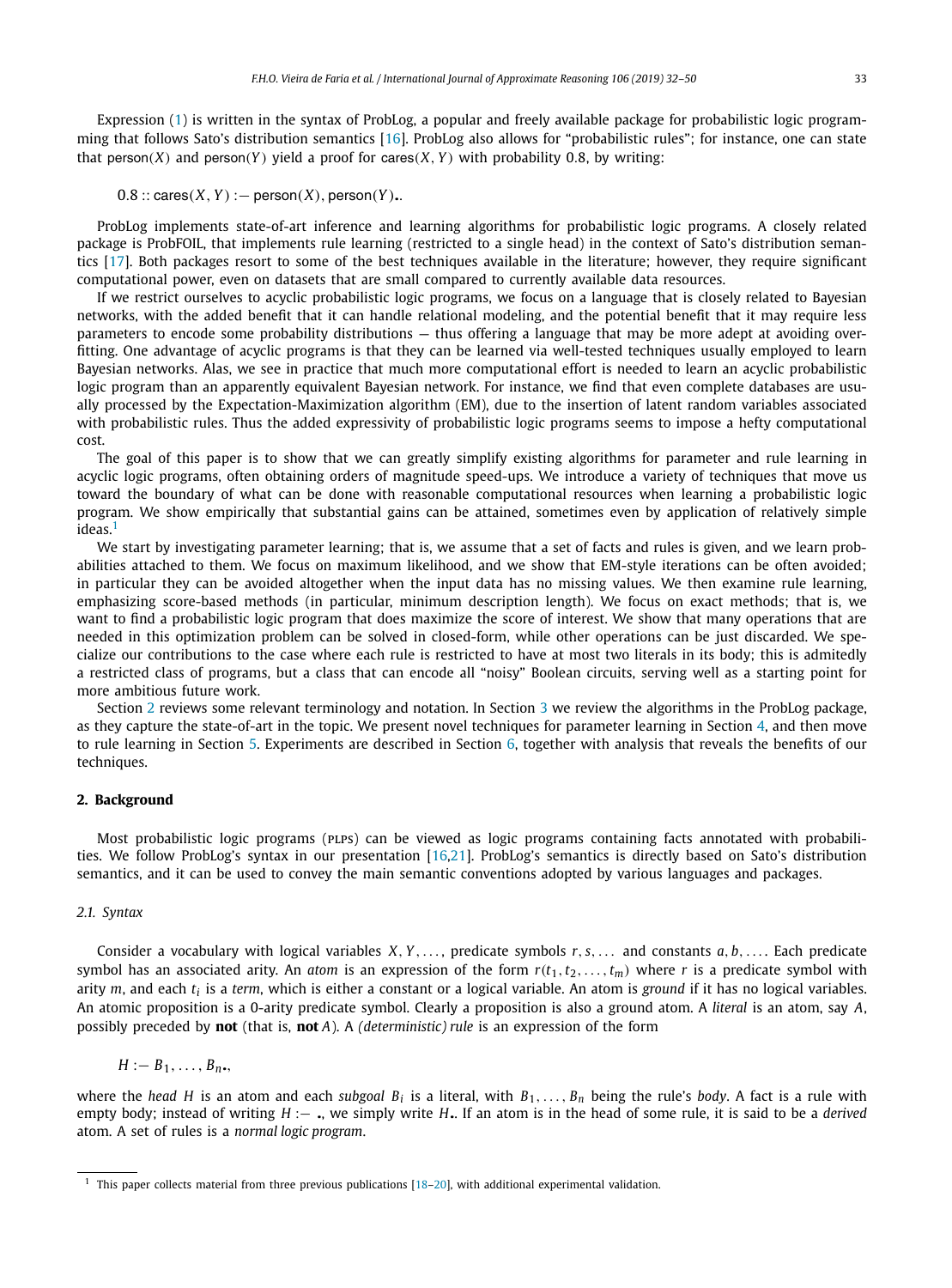<span id="page-2-0"></span>A *grounding* is a function taking logical variables and returning constants. The *grounding* of a rule is a *ground rule* obtained by applying the same grounding to each atom. The grounding of a program is the propositional program obtained by applying every possible grounding to each rule and fact, using only the constants in the program.

For a given logic program, the *dependency graph* contains its ground atoms as nodes and an arc from *B* to *H* if there is a rule grounding with *B* in the body, possibly negated, and *H* in the head. A logic program is *acyclic* if its dependency graph is acyclic.

A ProbLog program consists of a normal logic program together with *probabilistic facts*. Each probabilistic fact is written as

 $\theta$  ::  $F$ .,

where *θ* ∈ [0*,* 1] is a real number and *F* is an atom. Similarly to rules, a probabilistic fact can be grounded to form a set of ground probabilistic facts.

A pair **P***,***PF**, where **P** is a normal logic program and **PF** is a set of probabilistic facts, is a probabilistic logic program. We always assume that probabilistic atoms are not derived in **P**; we also assume that a probabilistic fact does not unify with another probabilistic fact.

The class of normal logic programs where each rule has at most  $k$  atoms in the body is often denoted LP( $k$ ) [\[22\]](#page-18-0); we analogously write  $PLP(k)$  to denote the class of PLPs where each rule has at most  $k$  literals in the body.

# *2.2. Semantics*

The semantics of a probabilistic logic program is defined through the semantics of its grounding, so we can focus on the semantics of propositional programs. ProbLog's semantics is inspired by the standard semantics of Prolog, appropriately modified to take into account the probabilistic framework.

First, it is convenient to view a ground atom *A* in a program as a random variable taking values in {0*,* 1} (respectively standing for false and true). We write  $P \models \{A = 1\}$  (resp.,  $P \models \{A = 0\}$ ) iff *A* (resp., **not** *A*) is entailed by the logic program *P*; and similarly  $P \models \{Q = q\}$  when *Q* is a set of atoms.

Let  $T = \langle P, PF \rangle$  be a probabilistic program, and let  $\{\theta_i : F_i | 1 \le i \le n\}$  be the grounding of PF, for  $\theta_1, \ldots, \theta_n \in [0, 1]$  and a set of ground facts  $\mathbf{F} = \{F_1, \ldots, F_n\}$ . The semantics of *T* is given by a probability distribution over normal logic programs, such that

$$
\mathbb{P}_{\mathbf{PF}}(\mathbf{P} \cup \mathbf{F}') = \prod_{F_i \in \mathbf{F}'} \theta_i \prod_{F_i \in \mathbf{F} \setminus \mathbf{F}'} (1 - \theta_i),
$$

where **F** (referred to as a *total choice*) is any subset of **F**. Then we define the probability that a given set of ground atoms  $Q = \{Q_1, \ldots, Q_n\}$  has respectively truth values  $q = \langle q_1, \ldots, q_n \rangle \in \{0, 1\}^n$  as follows:

$$
\mathbb{P}_T(Q = q) = \sum_{\mathbf{P} \cup \mathbf{F}' \models \{Q = q\}} \mathbb{P}_{\mathbf{P} \mathbf{F}}(\mathbf{P} \cup \mathbf{F}').
$$

Given some observations  ${E = e}$ , where *E* is a set of ground atoms and *e* is a set of observed truth values, the conditional probability  $\mathbb{P}_T(Q = q | E = e)$  is, as usual,  $\mathbb{P}_T(Q = q, E = e)/\mathbb{P}_T(E = e)$ , provided  $\{E = e\}$  has positive probability. If Q is a set of random variables,  $\mathbb{P}_T(Q)$  denotes the corresponding probability distribution.

**Example 1.** *Consider the following probabilistic logic program T :*

0*.*2 :: burglary*.* 0*.*3 :: fire*.* alarm :− burglary*.* alarm :− fire*.*

Here we have  $P = \{ \text{alarm} : -$  burglary., alarm :- fire.} and four total choices  $F' \subseteq \{ \text{burglary}, \text{fire} \}$ . Suppose we want to compute  $\mathbb{P}_T$  (alarm = 1). We must consider  $\mathbb{P}_{PF}(P\cup F')$  for any  $F'$  such that  $P\cup F' \models$  {alarm = 1} - which are the non-empty  $F'$  in this *case. We obtain*  $\mathbb{P}_T$  (alarm = 1) = 0.2 × 0.3 + 0.2 × 0.7 + 0.8 × 0.3 = 0.44.  $\Box$ 

*2.3. Probabilistic rules*

A probabilistic rule is obtained by annotating a deterministic rule with a number  $p \in [0, 1]$ , as follows:

*p* :: *H* :− *B*<sub>1</sub>*,..., B*<sub>n</sub><sup>*•</sup></sup>,</sup>* 

where *H* and *Bi* are as before. We now extend the previous probabilistic logic programs to include probabilistic rules. That is, now a probabilistic logic program is a pair  $T = \langle P, PR \rangle$ , where **P** is a normal logic program and **PR** is a set of probabilistic rules, some of which may be probabilistic facts.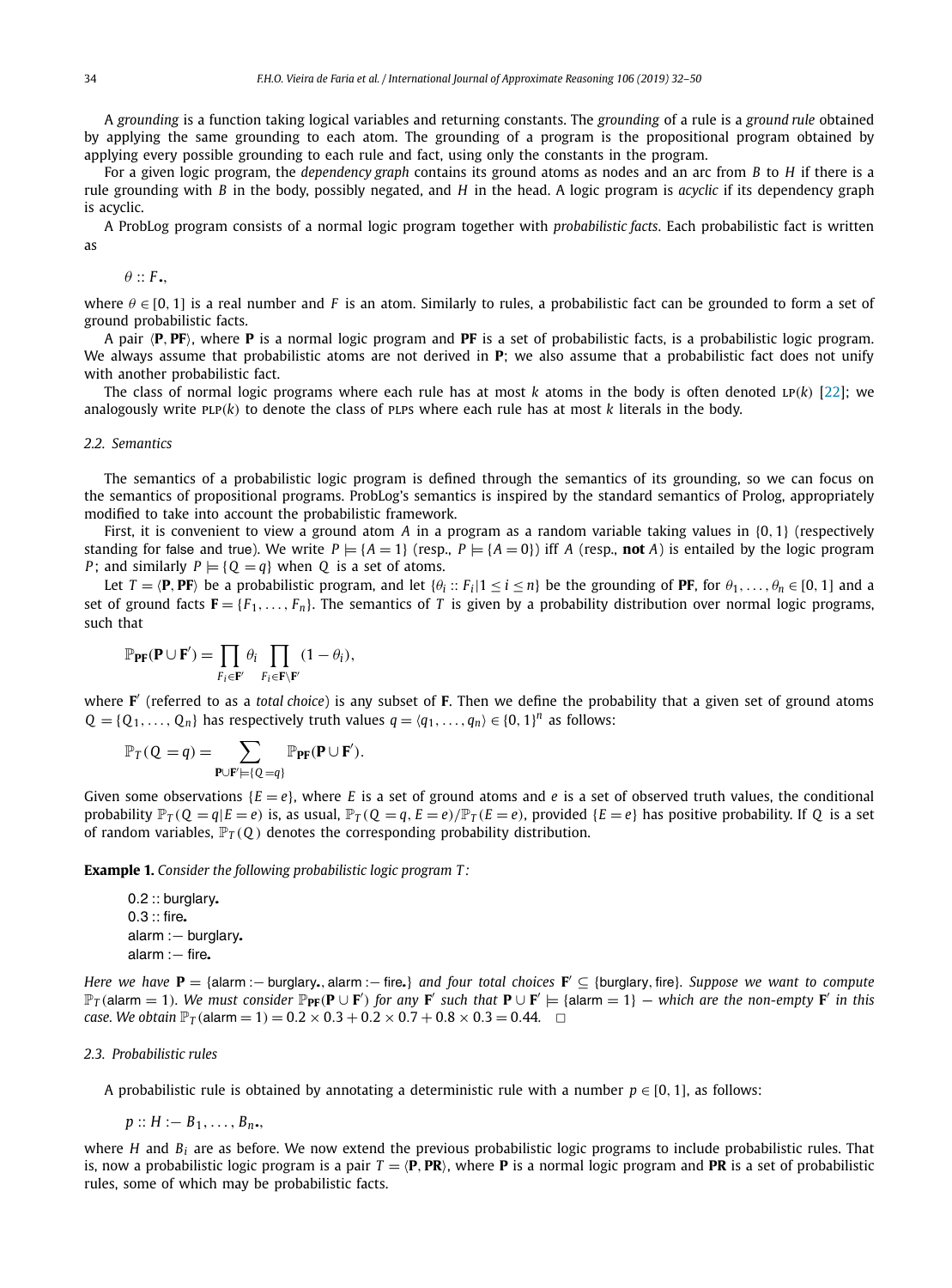<span id="page-3-0"></span>Grounding the probabilistic rules, one obtains a set  $\{\theta_i : R_i | 1 \le i \le n\}$ , where  $\mathbf{R} = \{R_1, \ldots, R_n\}$  is a set of ground (deterministic) rules. Then the probability of a total choice **R** ⊆ **R** entails the probability of a logic program

$$
\mathbb{P}_{PR}(P \cup R') = \prod_{R_i \in R'} \theta_i \prod_{R_i \in R \setminus R'} (1 - \theta_i).
$$

For a set of ground atoms *Q* and corresponding truth values *q*, we have:

$$
\mathbb{P}_T(Q = q) = \sum_{\mathbf{P} \cup \mathbf{R}' \models \{Q = q\}} \mathbb{P}_{\mathbf{PR}}(\mathbf{P} \cup \mathbf{R}'). \tag{2}
$$

**Example 2.** Here is a propositional PLP with probabilistic rules, with the corresponding dependency graph presented on the right:

*.*1 :: burglary*. .*2 :: earthquake**.** *.*9 :: alarm :− burglary*,* earthquake**.** *.*8 :: alarm :− burglary*,***not** earthquake**.** *.*7 :: alarm :− **not** burglary*,* earthquake**.** (burglary) earthquake alarm

0*.*1 :: alarm :− **not** burglary*,***not** earthquake**.**

This is clearly an acyclic propositional PLP. We have  $\mathbb{P}(\text{alarm}) = 0.1 \times 0.2 \times 0.9 + 0.1 \times 0.8 \times 0.8 + 0.9 \times 0.2 \times 0.7 + 0.9 \times 0.8 \times 0.8 + 0.9 \times 0.2 \times 0.7 + 0.9 \times 0.8 \times 0.8 + 0.9 \times 0.7 + 0.9 \times 0.8 \times 0.8 + 0.9 \times 0.8 \times 0.8 + 0.9 \times$  $0.1 = 0.28$ .  $\Box$ 

A probabilistic rule  $p :: H := B_1, \ldots, B_n$  is equivalent to a pair formed by a deterministic rule  $H := B_1, \ldots, B_n, A$  and a probabilistic fact *p* :: *A***.**, where *A* is an auxiliary atom that does not appear anywhere else, with the same logical variables as *H* [\[16\]](#page-18-0). One might look at probabilistic rules as syntactic sugar, even though, as we see later, there are benefits in avoiding these auxiliary probabilistic facts.

# *2.4. Bayesian networks and acyclic probabilistic logic programs*

There is a close relation between acyclic propositional plps and Bayesian networks, as we explore in our contributed methods. Recall that a Bayesian network consists of a directed acyclic graph where each node is a random variable, and a probability joint distribution over the same random variables, such that the distribution satisfies the following Markov condition: a variable *X* is independent of its nondescendants nonparents given its parents [\[23\]](#page-18-0). The parents of a variable *X*, denoted by pa[*X*], are the nodes/variables that point to *X*. For any Bayesian network, its directed acyclic graph is referred to as its "structure".

In this paper every random variable has finitely many values (indeed all of them are binary). When a conditional probability distribution over random variables with finitely many values is encoded using a table, this *conditional probability table* is often referred to as a *CPT*. Typically Bayesian networks are specified by CPTs. Each CPT contains the values of  $\mathbb{P}(X_i = x_{ij} | \text{PA}[X_i] = \pi_{ik})$  for each variable  $X_i$ , each value  $x_{ij}$ , and each configuration  $\pi_{ik}$  of the parents of  $X_i$ .

Any Bayesian network over binary variables can be specified using acyclic propositional PLPs  $[11,24]$ . For instance, Example 2 specifies a Bayesian network using probabilistic facts and rules, in essence enumerating all entries of relevant CPTs. Acyclic propositional plps can offer a much more concise specification than a CPT-based Bayesian network, as rules can encode deterministic effects. For instance, here is a compact specification for a NoisyOr gate [\[23\]](#page-18-0) that could be used in a version of Example 2:

0*.*3 :: alarm :− burglary**.** 0*.*6 :: alarm :− earthquake**.**

Conversely, any acyclic propositional PLP can be interpreted as a Bayesian network. This should be clear from Example 2: the Bayesian network described by the PLP has the structure given by the dependency graph, and the parameters of the network are just the probabilities associated with probabilistic facts and rules, plus some zeros and ones encoding the minimal model semantics of normal logic programming.

# **3. Parameter learning in ProbLog**

The *structure* of a probabilistic logic program  $T = \langle P, PR \rangle$  is the normal logic program **P** and the deterministic rules (and facts)  $R_1, \ldots, R_n$  that are annotated with probabilities (without the probabilities themselves). The set of parameters that are associated with rules  $R_1, \ldots, R_n$  are denoted respectively by  $\theta_1, \ldots, \theta_n$ ; that is, the probabilistic rules are  $\{\theta_1 : R_1, \ldots, \theta_n : R_1, \ldots, R_n\}$  $R_n$ . Denote by  $\Theta$  the tuple containing all parameters needed to specify *T*. Also, denote by  $T_{\Theta}$  the result of annotating the structure of *T* with parameters  $\theta_1, \ldots, \theta_n$ .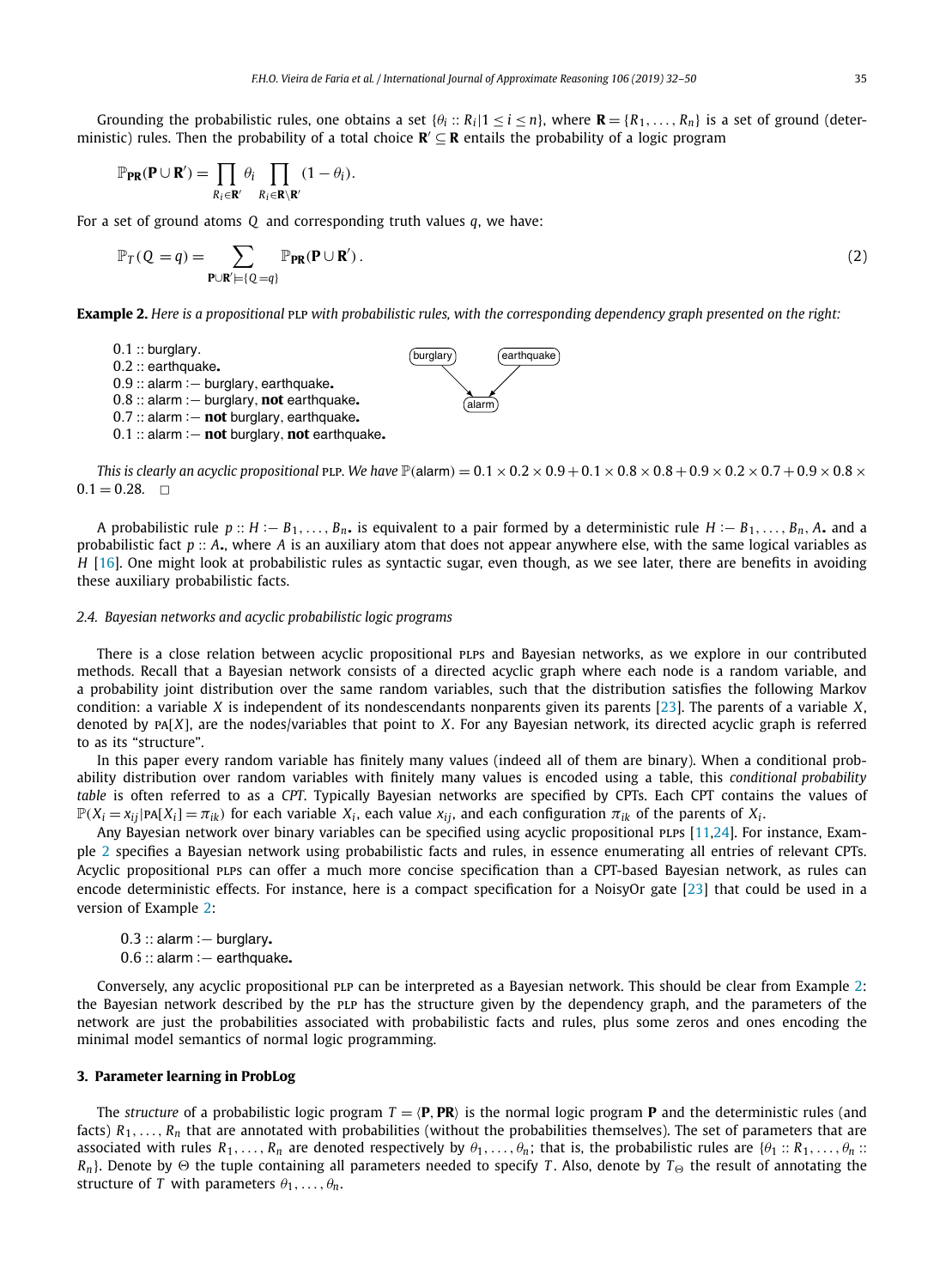<span id="page-4-0"></span>Denote by **At***(T )* the set of all ground atoms that can be generated by grounding the structure of *T* . An *observation*  ${E = e}$  consists of a set of ground atoms  $E \subseteq At(T)$  together with their corresponding truth values  $e \in \{0, 1\}^{|E|}$ . A *dataset* is a set of observations that are assumed independent; we implicitly assume that the dataset has positive probability for some selection of rules and parameters.

Now if we have a structure and a dataset, we may wish to estimate the needed parameters  $\Theta$ ; this is the problem of *parameter learning* as addressed by ProbLog [\[16\]](#page-18-0). Following ProbLog, we are interested in maximum likelihood estimates; that is, we have:

- **Input:** (i) a structure consisting of a normal logic program **P** and a set of rules/facts {*R*1*,..., Rn*} to be annotated with corresponding parameters  $\Theta = \langle \theta_1, \ldots, \theta_n \rangle$ , and (ii) a dataset  $D = \{E_1 = e_1, \ldots, E_m = e_m\};$
- **Output:** the maximum likelihood estimates  $\hat{\Theta} = \langle \hat{\theta}_1, \ldots, \hat{\theta}_n \rangle$ :

$$
\hat{\Theta} = \arg \max_{\Theta} \mathbb{P}_{T_{\Theta}}(D) = \arg \max_{\Theta} \prod_{i=1}^{m} \mathbb{P}_{T_{\Theta}}(E_i = e_i).
$$

Each observation  ${E_i = e_i}$  in the input dataset is a *training example*. When an observation  ${E = e}$  is such that  $E =$  $At(T<sub>\Theta</sub>)$ , we say it is a *complete observation*. A dataset *D* is complete if every one of its observations is complete.

Suppose first that we have a structure with a normal logic program **P** and a set of facts **PF**,  $F_1$ , ...,  $F_n$ , to be annotated with corresponding parameters in  $\Theta$ , and we additionally have a complete dataset  $D = \{E_1 = e_1, \ldots, E_m = e_m\}$ . Let  $\{F_{ij} | 1 \leq j \leq m\}$  $j \leq n_i$ } be the set of possible groundings of  $F_i$ , for each  $1 \leq i \leq n$ . As no probabilistic fact unifies with the head of a rule or with another probabilistic fact, the probability of *Fij* being true is exactly the probability associated with the probabilistic fact  $\theta_i$ : *F<sub>i</sub>***.** in **PF**:

$$
\mathbb{P}_T(F_{ij}=1)=\theta_i.
$$

Then the maximum-likelihood parameters  $\hat{\theta} = \langle \hat{\theta}_1, \ldots, \hat{\theta}_n \rangle$  are given by

$$
\hat{\theta}_i = \frac{1}{mn_i} \sum_{k=1}^m \sum_{j=1}^{n_i} \delta_{i,j}^k
$$
, where  $\delta_{i,j}^k = \begin{cases} 1 & \text{if } F_{ij} \in E_k; \\ 0 & \text{otherwise.} \end{cases}$  (3)

The normalization factor  $mn_i$  is the number of groundings of the probabilistic atom  $F_i$  observed through the whole dataset D. In the propositional case,  $n_i = 1$  for every  $1 \le i \le n$ . For a relational program we often have  $m = 1$  and  $n_i \gg 1$ , the latter guaranteeing many observable groundings for any probabilistic fact *θ<sup>i</sup>* :: *Fi* .

Closed-form solutions for maximum likelihood estimates cannot be found in general when some atoms are not observed in the training dataset. The Expectation-Maximization algorithm (EM) [\[25\]](#page-18-0) has been the main tool to learn parameters with missing data. The idea behind EM is to iterate two steps: in the E-step, the algorithm uses parameters  $\theta_i^t$  to compute the probability of each missing ground fact given observations; in the M-step, the algorithm maximizes the expected log-likelihood using the probabilities from the E-step, thus arriving at parameters  $\hat{\theta}_i^{t+1}$ .

ProbLog's parameter learning implementation, called LFI-ProbLog, takes as input a normal logic program **P**, a set of facts  ${F_1, \ldots, F_n}$  and a dataset  $D = {E_1 = e_1, \ldots, E_m = e_m}$  that may not be complete. As before,  $F_{ij}$  is a grounding of fact  $F_i$ , and  $T_{\Theta} = \langle \mathbf{P}, \{\theta_1 : : F_1, \ldots, \theta_n : : F_n\} \rangle$  is the probabilistic program produced by the parameters  $\langle \theta_1, \ldots, \theta_n \rangle$ . To begin, LFI-ProbLog sets each  $\theta_i^0$  randomly, and iterates as follows until  $\mathbb{P}_{T_{\Theta}}(D)$  changes less than a threshold:

**E-step** for  $1 \le i \le n, 1 \le j \le n_i, 1 \le k \le m$ , set  $\delta_{i,j}^k = \mathbb{P}_{T_{\Theta^t}}(F_{ij} = 1 | E_k = e_k)$ ;

**M-step** for each 
$$
1 \le i \le n
$$
,  $\theta_i^{t+1} = \frac{1}{mn_i} \sum_{k=1}^{m} \sum_{j=1}^{n_i} \delta_{i,j}^k$ .

When  $F_{ij}$  is in  $E_k$ ,  $\mathbb{P}_{T_{\Theta}}(F_{ij} = 1 | E_k = e_k)$  in the E-step is simply 1 or 0, and there is no need for inference. In all other cases ProbLog must compute  $\mathbb{P}_{T_{\Theta}^t}(F_{ij}=1|E_k=e_k)$ , although some optimizations are possible. For instance, ProbLog can detect when  $F_{ij}$  is independent from  $E_k$ , thus avoiding various inference computations [\[16\]](#page-18-0).

Only probabilistic facts have been considered in this section so far. When probabilistic rules are allowed, ProbLog converts each probabilistic rule  $\theta$  ::  $H := B_1, \ldots, B_n$ , into a deterministic rule  $H := B_1, \ldots, B_n, A$ , and an auxiliary probabilistic fact *θ* :: *A***.**, for some *A* that does not appear anywhere else. Such a translation is semantically correct (Section [2.3\)](#page-2-0). Note that this translation introduces a latent random variable for each grounding of the auxiliary atom *A*, hence the input dataset is always incomplete with respect to the model actually handled by LFI-ProbLog. Thus any PLP whose structure contains a probabilistic rule must be learned by EM in ProbLog's approach.

# **4. Speeding-up parameter learning**

Consider first that one wishes to learn the parameters of an acyclic PLP that contains probabilistic rules, using a complete dataset as training data. The structure of the plp is given, so we must only estimate the parameters.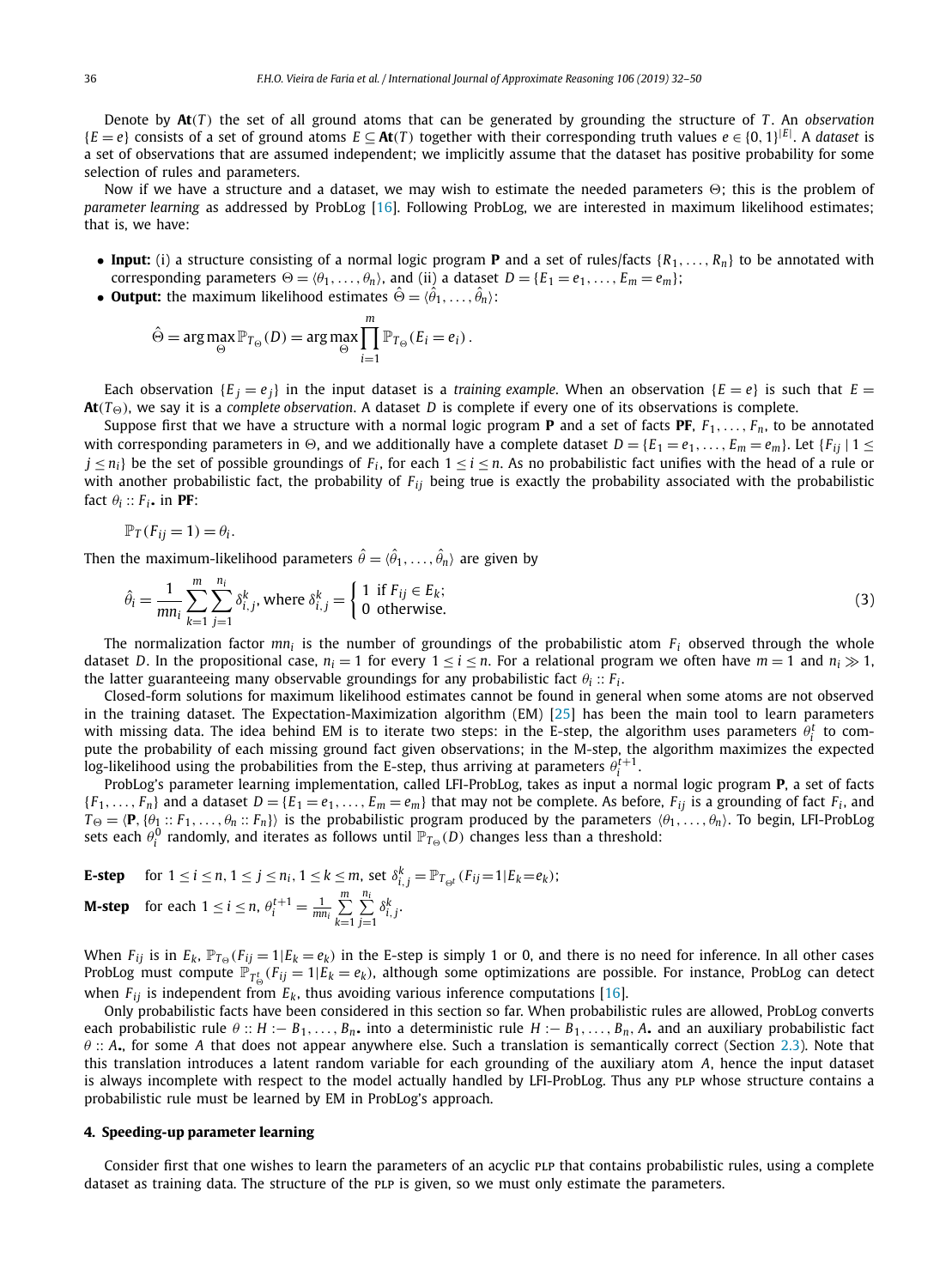<span id="page-5-0"></span>If we were to learn a Bayesian network with analogous structure, but specified with CPTs, we would need estimates for each probability  $\vartheta_{ijk} = \mathbb{P}(X_i = x_{ij} | \text{PA}[X_i] = \pi_{ik})$ . Given a complete dataset, the maximum likelihood estimates for such probabilities can be computed in closed-form [\[26\]](#page-18-0):  $\hat{v}_{ijk} = N_{ijk}/N_{ik}$ , where  $N_{ijk}$  is the number of times that  $\{X_i = x_{ij}, p_A[X_i]\}$  $\pi_{ik}$  is observed in the training dataset, and  $N_{ik}$  is the number of times that {pa[*X<sub>i</sub>*] =  $\pi_{ik}$ } is observed in the training dataset.

Unfortunately, even for an acyclic and propositional PLP we must maximize likelihood functions that may be significantly more complex than the ones that apply to CPT-based Bayesian networks. For instance, suppose our input structure consists of three probabilistic rules:

$$
\begin{array}{l}\n\theta_1 :: A_3. \\
\theta_2 :: A_3 := A_1, \text{not } A_2. \\
\theta_3 :: A_3 := \text{not } A_1, \text{not } A_2.\n\end{array} \tag{4}
$$

in addition to two probabilistic facts:

 $0.3 :: A_1$ .  $0.5 :: A_2$ .

The three probabilistic rules induce the following CPT:

| A۱ | Aэ          | $\mathbb{P}(A_3 = 1   A_1, A_2)$          |
|----|-------------|-------------------------------------------|
| 0  | $^{\prime}$ | $\theta_1 + \theta_3 - \theta_1 \theta_3$ |
| 0  |             | $\theta_1$                                |
| 1  | O           | $\theta_1 + \theta_2 - \theta_1 \theta_2$ |
| 1  |             | $\theta_1$                                |

Now suppose we have a complete dataset with *N* independent observations of  $A_1$ ,  $A_2$  and  $A_3$ , and  $N_{a_1a_2a_3}$  denotes the number of times we observe  $\{A_1 = a_1, A_2 = a_2, A_3 = a_3\}$ . The likelihood is proportional to

$$
(\theta_{1;3})^{N_{001}}(1-\theta_{1;3})^{N_{000}}(\theta_{1;2})^{N_{101}}(1-\theta_{1;2})^{N_{100}}\theta_1^{N_{011}+N_{111}}(1-\theta_1)^{N_{010}+N_{110}},
$$
\n(5)

where we adopt, here and in the remainder of the paper,

$$
\theta_{i;j} := \theta_i + \theta_j - \theta_i \theta_j.
$$

Expression (5) is not decomposable like the likelihood obtained for CPT-based Bayesian networks; one solution is to introduce latent variables and resort to EM, as done for instance by LFI-ProbLog.

However, it is in fact possible to maximize, *in closed-form*, Expression (5). By setting derivatives to zero and solving the resulting equations, we obtain:

$$
\hat{\theta}_1 = \frac{K_2}{K_1 + K_2}, \quad \hat{\theta}_2 = \frac{K_1 N_{101} - K_2 N_{100}}{K_1 (N_{101} + N_{100})}, \quad \hat{\theta}_3 = \frac{K_1 N_{001} - K_2 N_{000}}{K_1 (N_{001} + N_{000})}
$$

where  $K_1 = N_{010} + N_{110}$  and  $K_2 = N_{011} + N_{111}$ .

Similarly, if we take the following structure, where a NoisyOr gate is encoded:

$$
\theta_1 :: A_1.\n\theta_2 :: A_2.\n\theta_3 :: A_3 : - A_1.\n\theta_4 :: A_3 : - A_2.
$$
\n(6)

*,*

and we collect a complete dataset, we obtain maximum likelihood estimates in (somewhat complicated) closed-form, as discussed in Appendix [A.](#page-16-0)

Even though the likelihood of a complete dataset with respect to an acyclic PLP does not decompose parameter-wise in the same way as the likelihood of CPT-based Bayesian networks, the former likelihood does decompose as a product, each factor related to a "family" of atoms. That is, for dataset *D*, we have  $\mathbb{P}_{T_{\Theta}}(D)=\prod_j \mathbb{P}_{T_{\Theta}}(d_j)$ , where each  $d_j$  is a complete observation, and  $\mathbb{P}_{T_{\Theta}}(d_i)$  in turn is the product of "local" probabilities  $\mathbb{P}_{T_{\Theta}}(X_i|\hat{\text{PA}}[X_i])$  that are induced by rules. Now each probability  $\mathbb{P}_{T_{\Theta}}(X_i|\text{PA}[X_i])$  depends only on the head atom corresponding to  $X_i$ , and atoms that appear in the bodies of all rules sharing *Xi* as head. These latter atoms, denoted by pa[*Xi*], are indeed the parents of the head atom in the program's dependency graph; the family of *Xi* is *Xi* itself and its parents. Thus we can produce closed-form solutions for maximum likelihood estimates in a piecemeal fashion, examining each family separately: parameters for distinct families can be obtained independently of each other.

The higher the number of probabilistic rules that share a head, the more complex the likelihood with respect to parameters associated with those rules. We cannot expect to find closed-form expressions for estimates as we increase the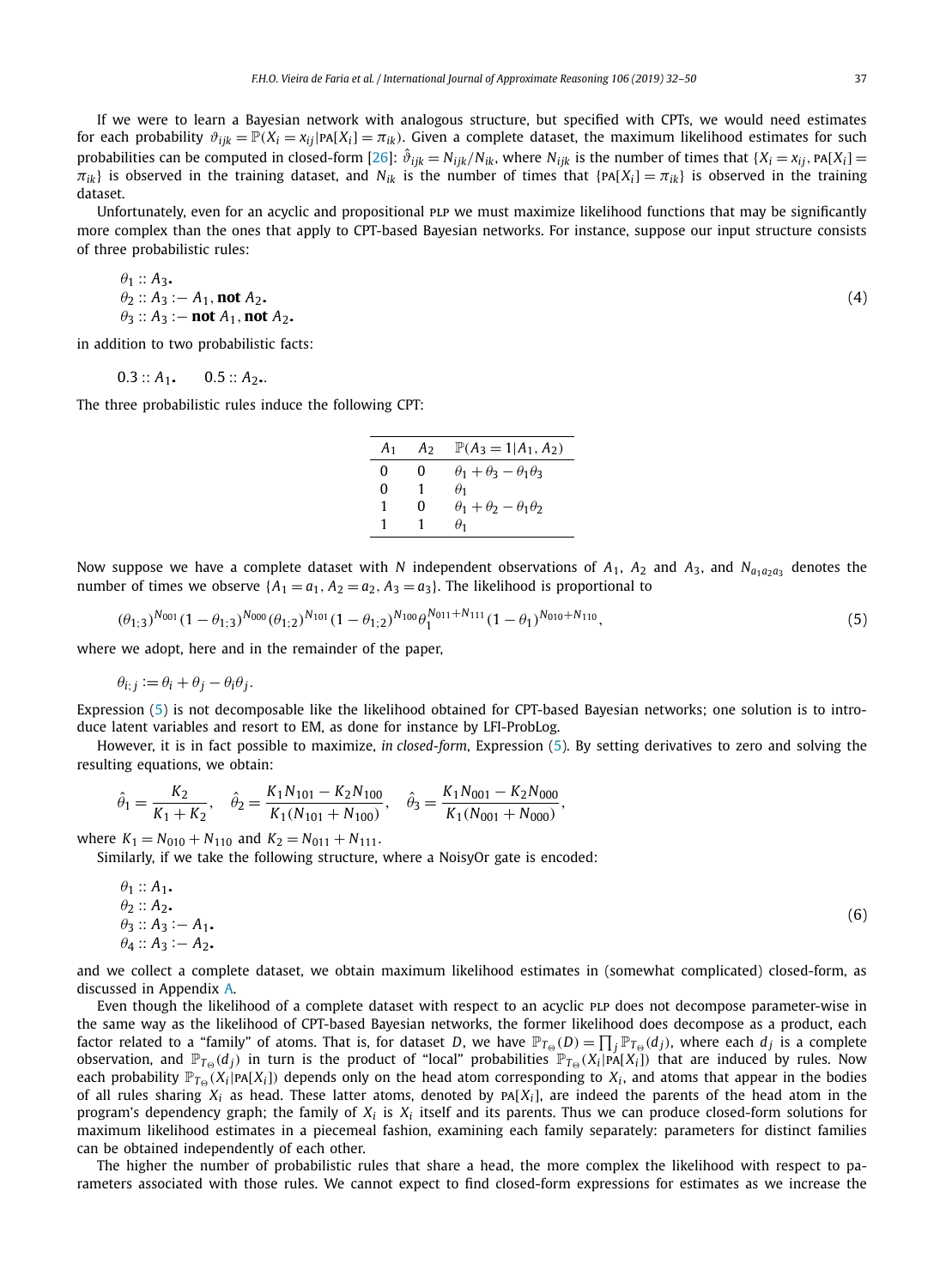size of rules and the number of rules sharing a head; in our implementation (described in Section  $6$ ) we have explicitly coded every closed-form solution for two or three rules that share a head, when those rules have two or three atoms in the body. We have run through all possible rule patterns, relying on a symbolic computation system<sup>2</sup> to look for closed-form solutions.

Even though this strategy is necessarily limited as we cannot find closed-form solutions for every possible structure, it is well known that Bayesian networks tend to have a relatively low average number of parents per variable [\[27\]](#page-18-0), possibly because the elicitation of a densely connected structure is too difficult. It is often the case that simplifying model fragments, such as the NoisyOr gate, are employed in practice, thus emphasizing the importance of relatively simple local patterns. Thus it seems reasonable to spend effort fishing for closed-form solutions that handle relatively small rule patterns.

What can be done to handle rule patterns that defy closed-form maximization? In that case one must resort to numerical optimization; the insertion of "local" latent variables and EM is an option. Another option is to directly maximize the likelihood associated with each rule head that resists closed-form solution, for example by gradient ascent or similar techniques, as we describe later.

Thus, in short, there is no need to introduce latent variables, as done by LFI-ProbLog, when a complete dataset is available. As we show in Section [6,](#page-10-0) much can be gained by dispensing with EM when the input dataset is complete.

Now suppose that the input dataset *D* is not complete. We must then compute the likelihood by summing over the missing data, thus obtaining an expression that usually fails to yield closed-form maximizing estimates. In this case we resort to EM, but note that we need not insert latent variables to accommodate probabilistic rules. Suppose we have a probabilistic program  $T_{\Theta} = \langle P, PR \rangle$  and an incomplete observation  $\{E = e\}$ . Let  $Z_E = At(T_{\Theta}) \setminus E$  be the set of unobserved ground atoms for a given observation  $E = e$ . For each complete observation  $\{E = e, Z_E = z\}$ , we can express the likelihood using parameters  $\langle \theta_1, \ldots, \theta_n \rangle$  as explained previously in this section. Clearly, a probability distribution over  $Z_E$  induces an expected value for the log-likelihood. By starting with  $\theta_i^0 = 0.5$  for each parameter  $\theta_i$ , we can apply the EM algorithm as follows, iterating until some convergence criterion is met:

**E-step** given a set of parameters  $\Theta^t$ , for each  $\{E_k=e_k\}\in D$ , compute  $\mathbb{P}_{T_{\Theta}}(Z_{E_k}=z|E_k=e_k)$  for each  $z\in\{0,1\}^{|Z_{E_k}|}$ ; **M-step** find the set of parameters  $\Theta^{t+1}$  that maximize the expected log-likelihood:

$$
\sum_{k=1}^{m} \sum_{z \in \{0,1\}^{|Z_{E_k}|}} \mathbb{P}_{T_{\Theta^t}}\left(Z_{E_k} = z | E_k = e_k\right) \ln\left(\mathbb{P}_{T_{\Theta^{t+1}}}(E_k = e_k, Z_{E_k} = z)\right).
$$
\n(7)

To compute each term  $\mathbb{P}_{T_{\text{cf}}}$  ( $Z_{E_k} = z|E_k = e_k$ ), we must run some inference algorithm; in our implementation we simply call ProbLog's inference service whenever necessary. In principle, for each  ${E_k = e_k}$ , each *z* would yield an inference in the E-step, but we can do much better. Let  $\mathcal{F}(A_i)$  denote the family of a ground atom  $A_i$ . If  $q \in \{0, 1\}^{|Q|}$  is a vector of truth values associated to a set *Q* of ground atoms ({ $Q = q$ }), we use  $q_{Q'} \in \{0, 1\}^{|Q'|}$  to denote the vector of truth values corresponding to the subset  $Q' \subseteq Q$ . As  $\mathbb{P}_{T_{\Theta^t}}(Z_{E_k} = z | E_k = e_k) = \mathbb{P}_{T_{\Theta^t}}(Z_{E_k} = z, E_k = e_k | E_k = e_k)$  and  $\mathbb{P}_{T_{\Theta^t}}(Z_{E_k} = z, E_k = e_k)$  $x|E_k = e_k$  = 0 for all  $x \neq e_k$ , the inner sum in Expression (7) can be rewritten as:

$$
\sum_{\in\{0,1\}^{|\mathbf{At}(T_{\Theta})|}} \mathbb{P}_{T_{\Theta^t}}\left(\mathbf{At}(T_{\Theta}) = q | E_k = e_k\right) \ln\left(\mathbb{P}_{T_{\Theta^{t+1}}}(\mathbf{At}(T_{\Theta}) = q)\right). \tag{8}
$$

Let **A** denote  $At(T_{\Theta})$ . The likelihood  $\mathbb{P}_{T_{\Omega}+1}$  ( $At(T_{\Theta})=q$ ) above can be factored through the families of the ground atoms  $A_i$ , as usual:

$$
\mathbb{P}_{T_{\Theta^{t+1}}}(\mathbf{A}=q) = \prod_{A_i \in \mathbf{A}} \mathbb{P}_{T_{\Theta^{t+1}}} (A_i = q_{A_i} | \text{PA}[A_i] = q_{\text{PA}[A_i]}).
$$
\n(9)

Now we can rewrite Expression (8) as:

*q*∈{0*,*1}

$$
\sum_{q \in \{0,1\}^{|\mathbf{A}|}} \mathbb{P}_{T_{\Theta^t}} \left( \mathbf{A} = q | E_k = e_k \right) \sum_{A_i \in \mathbf{A}} \ln \left( \mathbb{P}_{T_{\Theta^{t+1}}} (A_i = q_{A_i} | \text{PA}[A_i] = q_{\text{PA}[A_i]} ) \right). \tag{10}
$$

The expression above is the sum of  $2^{|A|} \times |A|$  terms, each in the form  $\mathbb{P}_{T_{\Theta^t}}(A = q|E_k = e_k) \ln(\mathbb{P}_{T_{\Theta^{t+1}}}(A_i = q_{A_i}|PA[A_i]) =$  $(q_{PA[A_i]})$ ). For a fixed  $A_i$  and given  $\langle q_{A_i}, q_{PA[A_i]}\rangle = q_{\mathcal{F}(A_i)}$ , we can group the  $2^{|A|-|\mathcal{F}(A_i)|}$  terms sharing the common factor  $\ln\left(\mathbb{P}_{T_{\Theta^{t+1}}}(A_i = q_{A_i} | \text{PA}[A_i] = q_{\text{PA}[A_i]})\right)$ , yielding:

$$
\ln\left(\mathbb{P}_{T_{\Theta^{t+1}}}(A_i = q_{A_i} | \text{PA}[A_i] = q_{\text{PA}[A_i]})\right) \sum_{q' \in \{0,1\}^{|A|} | q'_{\mathcal{F}(A_i)} = q_{\mathcal{F}(A_i)}} \mathbb{P}_{T_{\Theta^t}}(A = q' | E_k = e_k). \tag{11}
$$

<sup>2</sup> We have used Mathematica (version 9) for those calculations.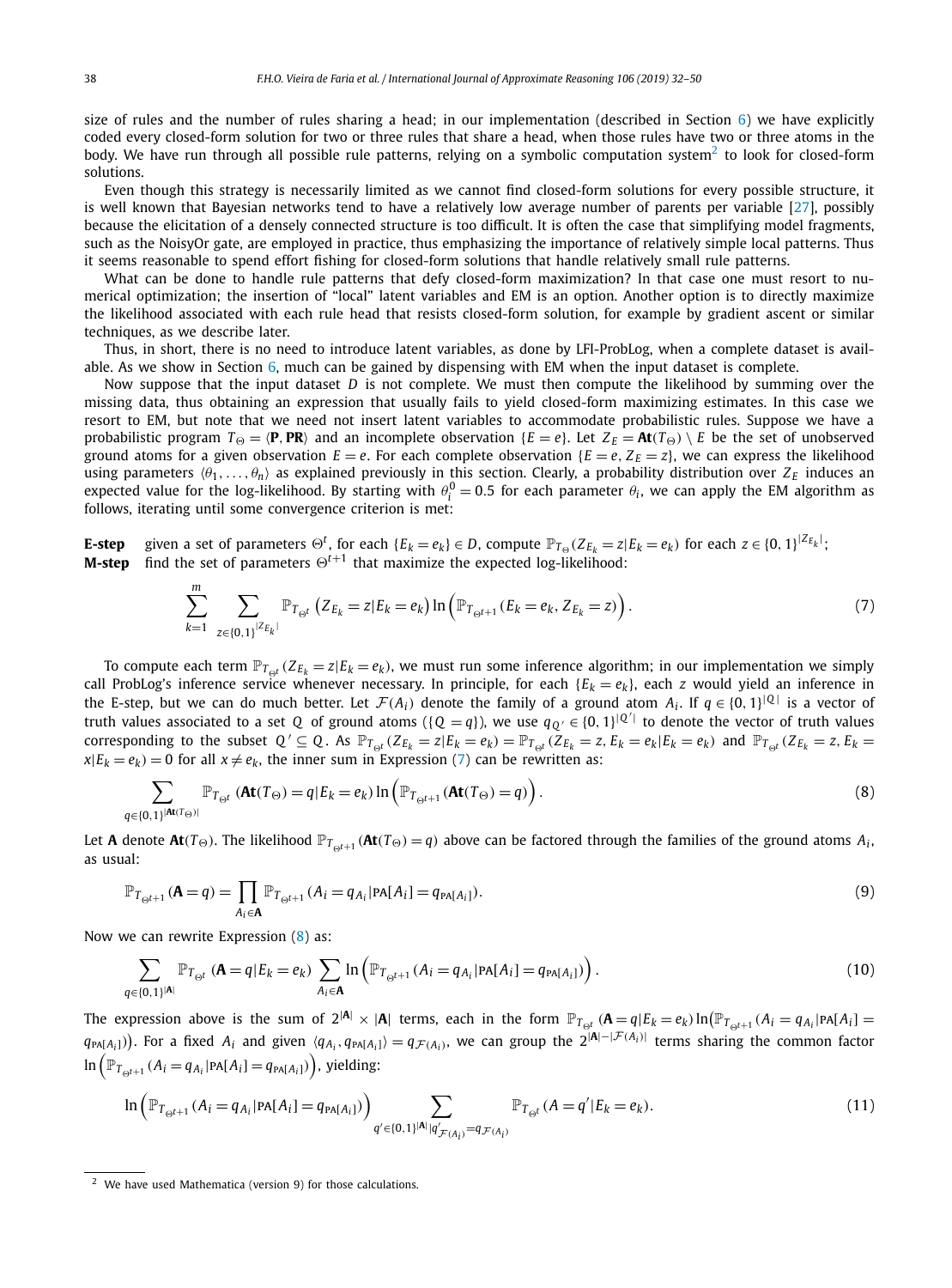<span id="page-7-0"></span>As the latter sum equals  $\mathbb{P}_{T_{\text{cat}}}(\mathcal{F}(A_i)) = q_{\mathcal{F}(A_i)} | E_k = e_k$ , the expected log-likelihood, for each  $\{E_k = e_k\}$ , can be rewritten as:

$$
\sum_{A_i \in \mathbf{At}(T_{\Theta})} \sum_{q \in \{0,1\}^{|\mathcal{F}(A_i)|}} \left( \mathbb{P}_{T_{\Theta^t}} \left( \mathcal{F}(A_i) = q | E_k = e_k \right) \right) \times \ln \left( \mathbb{P}_{T_{\Theta^{t+1}}} (A_i = q_{A_i} | \text{PA}[A_i] = q_{\text{PA}[A_i]} ) \right) \right).
$$
\n(12)

Thus, assuming the observations are consistent with the model, we only need to make inferences  $\mathbb{P}_{T_{\Theta}}(\mathcal{F}(A_i) = q | E_k = e_k)$ for those *q* such that  $\mathbb{P}_{T_{\text{off}-1}}(A_i = q_{A_i} | \text{PA}[A_i] = q_{\text{PA}[A_i]} )$  is a (non-constant) function of the parameters, as the others can be ignored during the maximization.

For instance, suppose that the ground atom *H* is the head of a single ground probabilistic rule  $\theta$  ::  $H := B_1, B_2$ . There are eight possible values for *q* regarding *H*'s family  $\{H, B_1, B_2\}$ . However, we have to consider only two of them,  $q = \{0, 1, 1\}$ and  $q = \langle 1, 1, 1 \rangle$ , for the other values of q yield either  $\mathbb{P}_{T_{\text{off}-1}}(H = q_H | \text{PA}[H] = q_{\text{PA}}(H)) = 1$  (e.g.  $q = \langle 0, 0, 1 \rangle$ ) or  $\mathbb{P}_{T_{\text{off}-1}}(H = q_H | \text{PA}[H]) = 1$  $q_H$ |PA[*H*] =  $q_{PA(H)}$ ) = 0 (e.g.  $q = \langle 1, 1, 0 \rangle$ ).

It is worth noting that, both with complete and incomplete data, our approach via direct maximization of likelihood does not require the assumption that probabilistic atoms cannot be derived from deterministic rules. If probabilistic atoms are in fact derived, we just have to change the likelihood to accommodate it.

### **5. Learning the structure of probabilistic programs**

The techniques described in the previous section are quite effective in speeding up parameter learning, as we demonstrate later. It is only natural to ask whether some of these techniques, perhaps enlarged with other insights, can lead to gains in structure learning. In this section we focus on this question, concentrating on *exact* structure learning; that is, on structure learning that pursues exact maximization of likelihood. The goal is to learn, from data, both probabilistic rules/facts and their associated probabilities.

A common strategy in structure learning is to resort to techniques from Inductive Logic Programming [\[4,13,14\]](#page-18-0). Typically one runs a search over the space of rules, under the assumption that some training examples are "positive" and must receive high probability, while other training examples are "negative" and must receive low probability. Search schemes vary and are almost universally based on heuristic measures, to guarantee that large datasets can be processed [\[17,28–30\]](#page-18-0). These techniques attempt to maximize appropriate scores by local moves that stop when some criterion is met.

Another general strategy for rule learning is to maximize a score that quantifies the fit between model and data, usually combining likelihood and penalties for model complexity  $[31–34]$ . Here we follow this strategy: we look for structures and parameters that maximize scores imported from Bayesian network learning. Unlike previous work [\[31,33,34\]](#page-18-0), we do not introduce unnecessary latent or auxiliary variables; this allow us to exploit the parameter learning techniques described in the previous section to efficiently compute optimal local scores (when data is complete and rule size is bounded).

We start by summarizing a few relevant ideas in score-based structure learning.

### *5.1. Score-based structure learning of Bayesian networks*

A score *s(B, D)* gets a Bayesian network structure *B* and a dataset *D*, and yields a number that indicates the fit between both. Assume that *D* is complete with *N* observations of all random variables of interest. Sensible scores balance the desire to maximize likelihood against the need to constrain the number of learned parameters (it is well-known that if one maximizes only the likelihood, then the densest networks are always obtained) [\[26\]](#page-18-0). One particularly popular score, that we adopt throughout the paper, is based on minimum description length:

$$
S_{\text{MDL}}(B, D) = \text{LL}_D(B) - \frac{|B| \log N}{2},\tag{13}
$$

where  $|B|$  is the number of parameters needed to specify the network and  $LL_D(B)$  is the log-likelihood of *D* at the maximum likelihood estimates. The latter estimates are denoted  $\hat{\Theta}^{B,D} = \arg \max_{\Theta} \mathbb{P}_{\Theta}(D|B)$ . The MDL score is *decomposable* in that it is a sum of *local scores*, each one a function of a variable's family.

The current technology on structure learning of Bayesian networks can handle relatively large sets of random variables if the maximum number of parents (or family size) is small [\[35–38\]](#page-18-0). Most existing methods proceed in two steps: first calculate the local score for every possible family (pruning provable suboptimal families); then maximize the global score while avoiding cycles, usually by integer programming [\[35\]](#page-18-0), heuristic search [\[38\]](#page-18-0) or constraint programming [\[36\]](#page-18-0). When one deals with structure learning of Bayesian networks where conditional probability distributions are encoded by CPTs, then maximum likelihood estimates  $\hat{\Theta}^{B,D}$  are obtained in closed form: they are, in fact, simply relative frequencies, as noted at the beginning of Section [4.](#page-4-0) Thus the calculation of the scores is not really taxing for CPT-based Bayesian networks; the real computational effort is spent running the global optimization step.

# *5.2. A score-based learning algorithm for acyclic propositional* plp*s*

We now focus on propositional settings, and the goal is to learn an acyclic probabilistic logic program from a complete dataset. As before, we move freely between atoms and random variables, as each atom defines a random variable with values 1 (true) and 0 (false). Thus the dataset contains truth values for propositions, and observed values for random variables.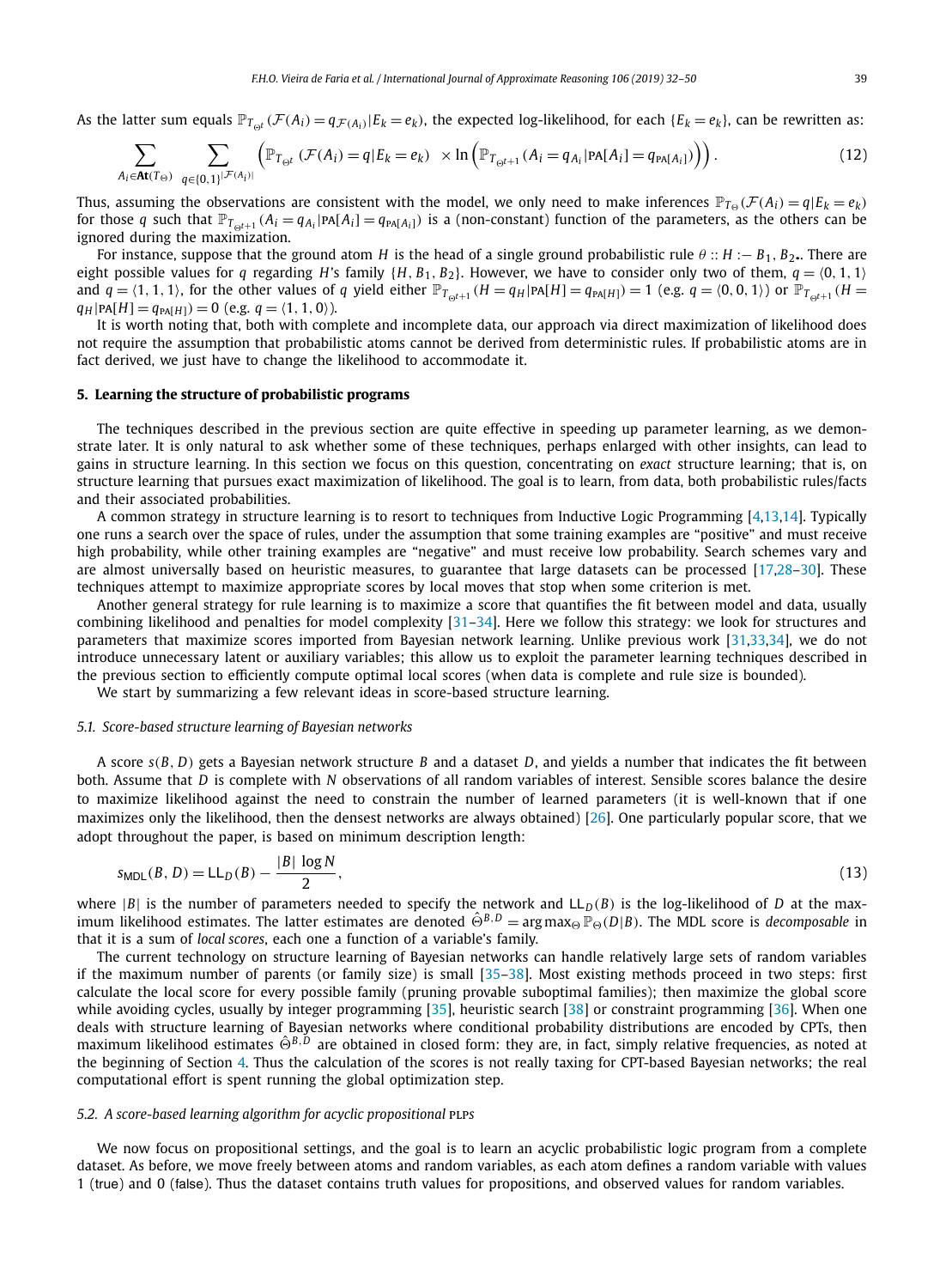Because the MDL score is decomposable as a product of functions, each depending on a family of random variables, we can globally maximize it by first maximizing each local score separately, and then running a global maximization step that selects a family for each variable. Thus we can follow the two-step scheme described in the previous section: first the local score is computed for each possible family, by locally maximizing likelihood, and then a global maximization step produces the whole plp. Note that this scheme can be used even if the MDL score is enlarged with penalties that focus on single families (for instance, number of literals per rule or number of atoms shared by rules with identical head); exploring enhancements for the MDL score is a promising path for future work.

There is however a difference between this procedure and the analogous one for Bayesian network: within a family, we are not just optimizing for parameters, but also for the rule pattern itself. That is, within a family we must choose the rule pattern that best relates a head atom with its parents. For instance, suppose that we evaluate the family {*A*1*, A*2*, A*3}, where *A*<sup>1</sup> is to be the head atom. Do we select the rule pattern conveyed by Expression [\(4\)](#page-5-0), or a simple rule pattern

$$
\theta :: A_1 := A_2, A_3 \bullet,
$$

thus relying on a single rule? Note that both rule patterns admit closed-form maximum likelihood estimates, so the problem is not the increased complexity of local likelihood expressions. Indeed we have already dealt with maximization of local likelihood when discussing parameter learning (Section [4\)](#page-4-0), and that material applies here. Rather, the problem is that we have freedom in selecting how many parameters we use in each family, and how these parameters interact.

How many different rule sets must we consider? Suppose first that we have a family containing only the head *A*. Then there is a single rule, the probabilistic fact *θ* :: *A***.**. If we instead have a family containing the head *A* and the body proposition *B*, there are six other options to consider:

| $\theta$ :: A : - B.                           | $\theta$ :: A : - not B.                             | $\theta_1 :: A := B$ .<br>$\theta_2$ :: A.                                |
|------------------------------------------------|------------------------------------------------------|---------------------------------------------------------------------------|
| $\theta_1$ :: A : - not B.<br>$\theta_2$ :: A. | $\theta_1 :: A := B$ .<br>$\theta_2$ :: A : - not B. | $\theta_1 :: A := B$ .<br>$\theta_2$ :: A : - not B.<br>$\theta_3 :: A$ . |

Now suppose we have a head *A* with parents *B* and *C*. First, there are 9 possible rules where *A* is the head and no proposition other than *B* or *C* appears in the body.<sup>3</sup> Each one of the 29 subsets of these rules is a possible rule set for this family; however, 14 of these subsets do not mention either *B* or *C*. Thus there are  $2^9 - 14 = 498$  new rule sets to evaluate.

We discuss the search for a local rule pattern in the next section. Once all rule patterns are selected and local scores are computed, the relevant families and their scores are delivered to the second step consisting of a global optimization. In our implementation we resort to the constraint-programming algorithm (CPBayes) by Van Beek and Hoffmann [\[36\]](#page-18-0) to run the global optimization step, thus selecting families so as to have an acyclic  $PLP - a$  selection of families specifies a plp, as each family is associated with the rule set that maximizes the local score. The CPBayes algorithm defines a set of constraints that must be satisfied in the Bayesian network learning problem, and seeks for an optimal solution based on a depth-first BnB search. When trying to expand a node in the search tree, two conditions are verified: (1) whether constraints are satisfied, and (2) whether a lower bound estimate of the cost does not exceed the current upper bound. The constraint model includes dominance constraints, symmetry-breaking constraints, cost-based pruning rules, and a global acyclicity constraint. We remark that other approaches for the global optimization could be used, and our contribution is certainly not due to our use of CPBayes in the global optimization step. Thus we do not dwell on this second step.

#### *5.3. Computing the local score*

In this section we address the main novel challenge posed by exact score-based learning of acyclic PLPs; namely, the computation of local scores. There are too many rule patterns to consider, and each rule pattern may require a specific maximizing expression (a challenge we have faced in Section [4\)](#page-4-0). We now reduce the burden of searching through rule patterns by pruning rules during search according to three insights listed below; in doing so we are inspired by methods that prune structures in Bayesian network learning, but our techniques are entirely different from those [\[37\]](#page-18-0).

First of all, we can easily discard rule sets that assign zero probability to some configuration observed in the dataset.

Insight 1. Rule sets that are inconsistent with some observation can be ignored while maximizing the local score.

For instance, observation  ${A_1 = 1, A_2 = 0}$  eliminates from further analysis a rule pattern consisting of a single rule  $\theta$  ::  $A_1$  :−  $A_2$ ..

These 9 rules are:  $\theta$  :: A,  $\theta$  :: A : - B,  $\theta$  :: A : - not B,  $\theta$  :: A : - C,  $\theta$  :: A : - not C,  $\theta$  :: A : - B, C,  $\theta$  :: A : - B, not C,  $\theta$  :: A : - not B, C,  $\theta$  :: A : - not B, C,  $\theta$  :: A : **not** *<sup>B</sup>,***not** *<sup>C</sup>***.**.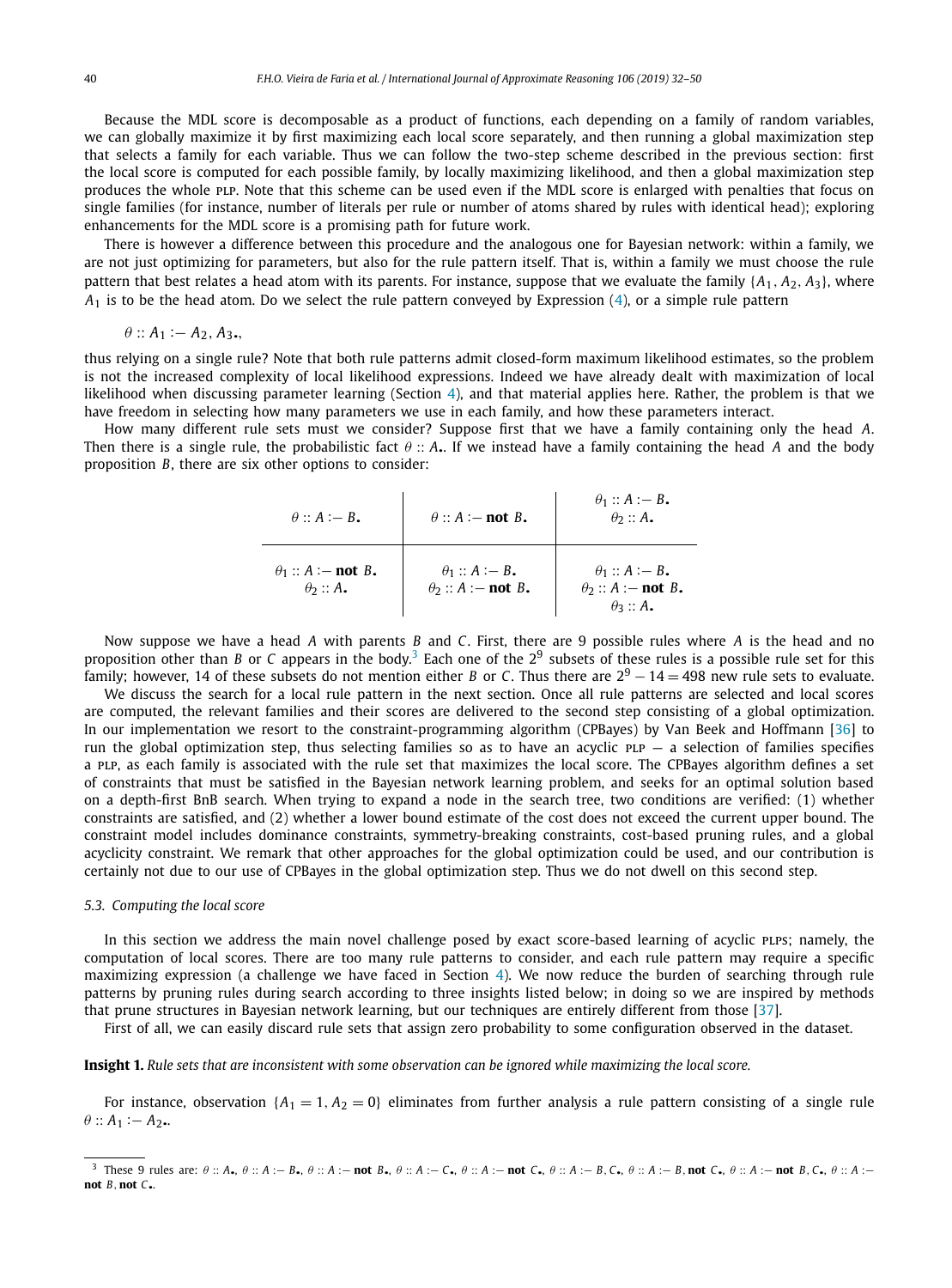Second, and more importantly, suppose that we are learning rules with at most  $k$  literals in the body. Using  $2^k$  rules, we can write a rule for each configuration of the parents: Example [2](#page-3-0) illustrates this scenario. Note that for such "disjoint" rules, likelihood maximization is simple as it is the same as for usual CPT-based Bayesian networks. And because *any* CPT can be exactly built with such 2*<sup>k</sup>* rules, any set of rules with more than 2*<sup>k</sup>* rules cannot have higher likelihood, and thus cannot be optimal (as the penalty for the number of parameters increases). In fact, any other rule set with  $2<sup>k</sup>$  rules that are not disjoint can be also discarded; these sets can only produce the same likelihood, and will pay the same penalty on parameters, but they will be more difficult to handle.

**Insight 2.** While maximizing the local score for a family with k parents, rule sets with size greater then  $2^k$  can be ignored; furthermore, *one needs to consider only one set with exactly* 2*<sup>k</sup> rules.*

That is, we must only deal with rule sets with at most  $2<sup>k</sup> - 1$  rules, plus the one set of  $2<sup>k</sup>$  "disjoint" rules. Hence:

• If we have a family with  $k = 1$ , we only need to look at sets of one rule plus one set containing two disjoint rules; that is, we only have to consider:

$$
\theta
$$
 ::  $A := B$ .  
\n $\theta$  ::  $A := \textbf{not } B$ .  
\n $\theta_2$  ::  $A := \textbf{not } B$ .  
\n $\theta_2$  ::  $A := \textbf{not } B$ .

Note that the last of these three rule sets corresponds to a typical CPT, while the first two rule sets genuinely reduce the number of parameters in the model. Estimates that maximize likelihood are easily computed in all three cases.

• Now if we have a family with  $k = 2$ , say  $PA_1$  $[$   $A_2$ ,  $A_3$  $]$ , we only need to look at sets of up to three rules, plus one set containing four disjoint rules. Let C*<sup>i</sup>* denote the set of rules with exactly *i* literals in the body. There are 4 sets consisting of one rule each, which are the four disjoint rules in  $C_2$ . There are 30 sets consisting of two rules each:  $4 \times 5 = 20$  sets containing 1 element from  $C_2$  and 1 from  $C_0 \cup C_1$ , 6 subsets of  $C_2$  and 4 sets with the form  $\{\theta_1 : A_1:$  (not)  $A_2$ ,  $\theta_2 : A_1:$  (not)  $A_3$ . There are 82 sets consisting of three rules each: 4 subsets of  $C_2$ ,  $6 \times 5 = 30$ sets containing exactly 2 elements from  $C_2$ ,  $4 \times 10 = 40$  sets containing exactly one element from  $C_2$ ,  $4$  subsets of  $C_1$ and 4 sets with the form  $\{\theta_1 : A_1 = (\textbf{not}) A_2, \theta_2 : A_1 = (\textbf{not}) A_3, \theta_3 : A_1\}$ . Probability values may have nonlinear expressions as discussed in connection with Expression [\(4\)](#page-5-0). And we still have a challenging optimization problem, where we must select a rule set out of many.

To address the difficulty mentioned in the previous sentence, we resort to a third insight: many of the rule sets obtained for *k* = 2 are actually restricted versions of a few patterns. As an example, consider Table [1.](#page-10-0) There we find four different sets of rules, some with two rules, and one with three rules. The shape of their likelihoods is the same, sans some renaming of parameters. Note in this particular example that the maximum likelihood of the first three sets of rules can always be attained by the likelihood of the last set of rules; consequently, it makes sense only to retain the last rule set (in this case the last pattern consists of disjoint rules that lead to simple maximum likelihood estimation, but more complex rule sets may be selected in general).

**Insight 3.** During the maximization of the local score for a family  $\mathcal{F}(A) = \{A\} \cup PA[A]$ , a rule set  $T_{\Theta}$  can be ignored if there is another rule set  $T'_{\Theta'}$ , with  $|T'_{\Theta'}|\leq |T_\Theta|$ , such that, for any value of  $\Theta$ , there is a value for  $\Theta'$  yielding  $\mathbb{P}_{T'_{\Theta'}}(A\mid$   $\text{PA}[A])=\mathbb{P}_{T_\Theta}(A\mid \text{PA}[A])$  for all *assignments to*  $\mathcal{F}(A)$ *.* 

The equivalent patterns can be detected by inspection, by writing down the possible symbolic expressions and checking whether parameter renaming operations would make them equivalent.

By doing this additional pruning, we reach 27 distinct rule sets for  $k = 2$  (see Appendix [B\)](#page-17-0); amongst them we must find a rule pattern that maximizes likelihood. To do so, the maximization techniques discussed in Section [4](#page-4-0) can be employed.

We have discussed in detail the case  $k = 2$ ; one can of course consider larger values of  $k$ , but the computational cost is sure to increase quickly. In our implementation and experiments we restricted ourselves to  $k = 2$ ; this is a rather limited class but note that it includes all circuits with noisy two-input logical gates, a very general class. We denote by AP-PLP(2) the class of acyclic propositional probabilistic logic programs with at most two atoms in the body of rules. Larger rules and larger rule patterns should be addressed in future work, as well as extensions into the relational setting and into the missing data regime.

The procedure we have developed is summarized by Algorithm [1.](#page-10-0) It starts by generating, for each possible family (a variable and its candidate parents), the set of all possible rules, and then building its subsets (combinations of rules). These combinations are partitioned into patterns, according to their likelihood functions — Table [1](#page-10-0) shows an example of a pattern. Within each pattern, only one combination with the minimum number of parameters (ensured lower score) need to be considered, and the others are pruned, as are those with zero likelihood. Parameters are then locally optimized for each of the combinations left. Each family is then associated with the combination of rules that gives it the highest score. Finally, a global score maximization algorithm is used to select the best family candidates.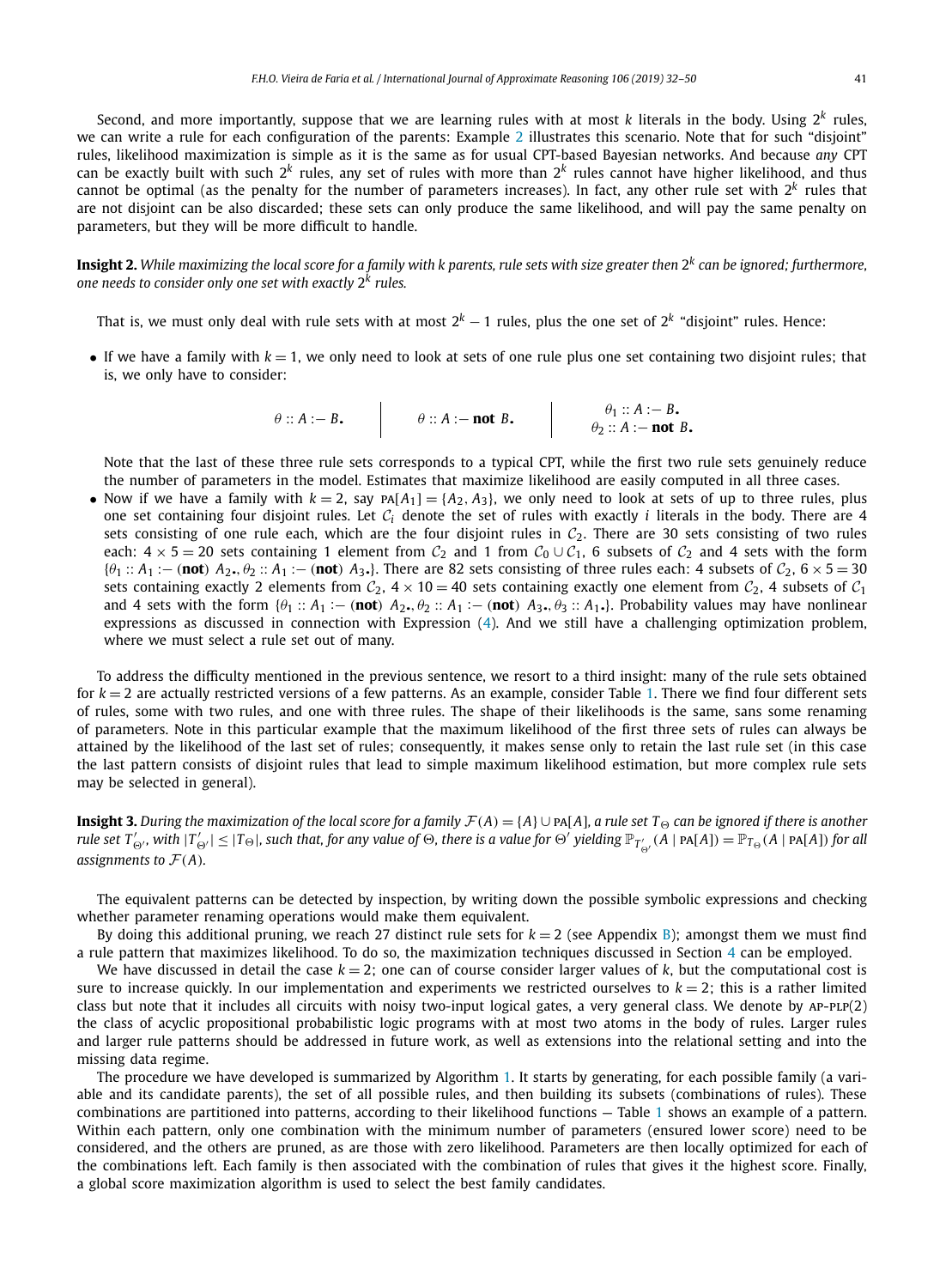#### <span id="page-10-0"></span>**Table 1**

Likelihood patterns shared by several rule sets; the first column presents the rule set, and the following columns display the conditional probability  $\mathbb{P}(A_1 | A_2, A_3)$  for the configurations of  $A_1, A_2, A_3$ .

| Sets of rules                                                                                                             | 000          | 001            | 010                                         | 011                                     | 100 | 101                     | 110            | 111            |
|---------------------------------------------------------------------------------------------------------------------------|--------------|----------------|---------------------------------------------|-----------------------------------------|-----|-------------------------|----------------|----------------|
| $\theta_1$ :: $A_1$ : - $A_2$ .<br>$\theta_2$ :: $A_1$ : - $A_2$ , $A_3$ .<br>$\theta_3$ :: $A_1$ : - $A_2$ , not $A_3$ . | $\mathbf{1}$ | $\overline{1}$ |                                             | $1 - \theta_{1:3}$ $1 - \theta_{1:2}$ 0 |     | $\bf{0}$                | $\theta_{1:3}$ | $\theta_{1:2}$ |
| $\theta_1$ :: $A_1$ : - $A_2$ .<br>$\theta_2$ :: $A_1$ : - $A_2$ , $A_3$ .                                                | $\mathbf{1}$ |                | 1 $1 - \theta_1$ $1 - \theta_{1 \cdot 2}$ 0 |                                         |     | $\overline{\mathbf{0}}$ | $\theta_1$     | $\theta_{1:2}$ |
| $\theta_1 :: A_1 := A_2$ .<br>$\theta_3$ :: $A_1$ : - $A_2$ , not $A_3$ .                                                 | $\mathbf{1}$ | $\sim$ 1       |                                             | $1 - \theta_{1:3}$ $1 - \theta_1$ 0     |     | $\overline{\mathbf{0}}$ | $\theta_{1:3}$ | $\theta_1$     |
| $\theta_2 :: A_1 := A_2, A_3$ .<br>$\theta_3$ :: $A_1$ : - $A_2$ , not $A_3$ .                                            | $\mathbf{1}$ | $\mathbf{1}$   | $1-\theta_3$                                | $1-\theta_2$ 0                          |     | $\mathbf{0}$            | $\theta_3$     | $\theta_2$     |

#### **Algorithm 1** Structure learning algorithm for acyclic propositional plps.

1: collect variables from dataset

- 2: **for** each family of variables in dataset **do**
- build all possible rules
- 4: build all possible sets of rules
- 5: gather rule sets into patterns
- 6: **for** each pattern **do**
- 7: prune combinations with ensured lower score
- 8: prune combinations with zero likelihood
- 9: **for** each combination left **do**
- if the likelihood maximization problem has an exact solution then
- 11: calculate parameters
- 12: **else**
- run numeric (exact or approximate) likelihood maximization
- 14: calculate local scores
- 15: **for** each family **do**
- 16: associate best rule set with family
- 17: call CPBayes algorithm to maximize global score

# **6. Experiments**

Methods for parameter and for structure learning were tested separately. For parameter learning, we could compare our techniques with ProbLog's implementation, in terms of likelihood and running time. For structure learning, the experiments were aimed at validating the method and exploring the reduction in the number of parameters that plps may vield over Bayesian networks.

To simplify the text, we refer to our scheme for direct maximization of likelihood, as described in Section [4,](#page-4-0) as *PL-direct*.

#### *6.1. Learning parameters*

The goal of these experiments was to compare PL-direct with the LFI-ProbLog algorithm for varying dataset sizes and rates of missing data. To accomplish this we generated data from two different PLPs, one propositional and one relational, and used the data to learn parameters. To generate the datasets for the propositional PLP, we sampled atoms a number of times; for the relational PLP, we sampled atoms once, but we varied the number of constants in the program (hence the meaning of "dataset size" differs in the propositional and relational settings).

Experiments were run using machines with identical processors at Amazon Web Services, and at a local server with 8 CPUs, 4.2 GHz, and 32 GB RAM. The implementation was coded in Python, using the optimization library scipy.optimize. $4$ We tested two different algorithms for numeric optimization: (1) the Limited-memory BFGS (L-BFGS) algorithm and (2) the Basin-hopping algorithm [\[39\]](#page-18-0). The L-BFGS algorithm approximates the Broyden-Fletcher-Goldfarb-Shanno (BFGS) algorithm [\[40\]](#page-18-0), an iterative method for solving unconstrained nonlinear optimization problems. The L-BFGS algorithm represents with a few vectors an approximation to the inverse Hessian matrix; this approach leads to a significant reduction on memory use. Nevertheless, it has a quite strong dependence on the initial guess. The Basin-hopping is a stochastic algorithm that usually provides a better approximation of the global maximum. The algorithm iteratively chooses an initial guess at random, proceeds to the local minimization and finally compares the new coordinates with the best ones found so far. This latter algorithm often required more time for convergence than L-BFGS, never finding a better likelihood value, and sometimes finding worse values; thus, even though we tested our methods with the Basin-hopping algorithms, we refrain from

<sup>4</sup> The implementation of PL-direct, together with datasets used in experiments, is publicly available at [https://github.com/arthurcgusmao/asteroidea.](https://github.com/arthurcgusmao/asteroidea)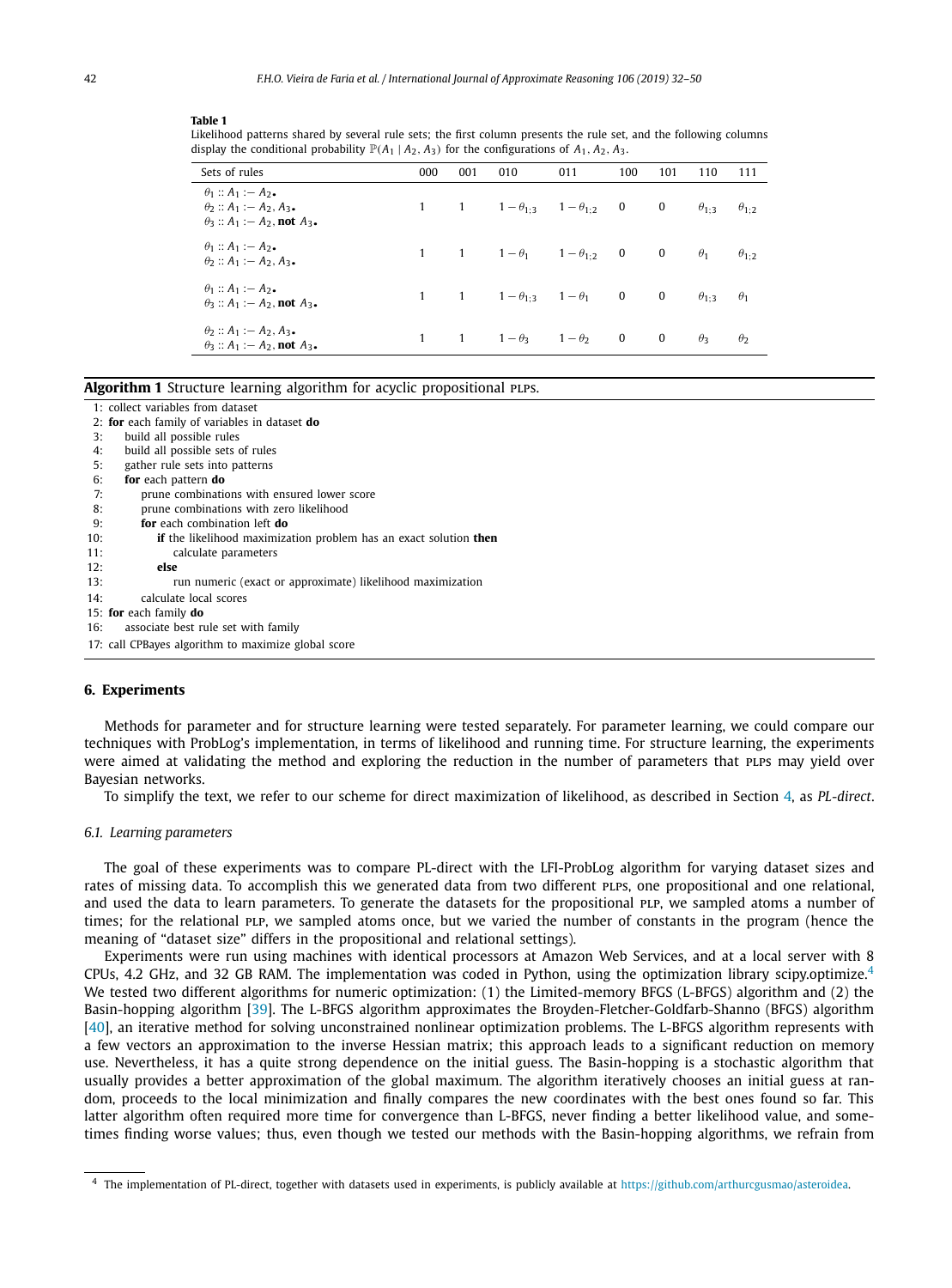



Fig. 1. A PLP encoding a ship's energy plant (top), and a diagram of the ship's energy plant (bottom).

 $0.3$  :: fire $(X)$  : − person $(X)$ .  $0.4$  :: burglary $(X)$  : – person $(X)$ . *.*7 :: alarm*(*X*)* :− fire*(*X*)***.** *.*8 :: calls*(*X*,*Y*)* :− cares*(*X*,*Y*),* alarm*(*Y*),***not** samePerson*(*X*,*Y*)***.** *.*9 :: alarm*(*X*)* :− burglary*(*X*)***.** *.*8 :: cares*(*X*,*Y*)* :− person*(*X*),* person*(*Y*)***.**

Fig. 2. A relational PLP with the alarm/earthquake problem.

extensively reporting on those tests. In particular, experiments reported in this section focus on L-BFGS (in the context of parameter learning the values reached by both methods were essentially identical, while for structure learning there were some differences as we indicate later in Table [3\)](#page-14-0).

The propositional PLP we have used consists of 16 propositions, 17 probabilistic rules, and 7 probabilistic facts that encode a ship's energy plant. The model can be understood as an "almost" deterministic system, mostly specified through Boolean operators, together with probabilistic disturbances, as presented in Fig. 1. The model was built by the first author from a technical description in a specialized web site.<sup>5</sup> There are various kinds of elements: power loads, lighting loads, alternators, transformers and switches. Note that we must differentiate between the (demanded) power load and the (provided) power supply; when the load exceeds the supply, a failure ensues. Domain knowledge was translated as follows. First, when a block of lighting/power loads is operating, the load demanded from alternators is low. Second, to provide a high supply, at least two alternators must be operating (and one alternator is left for emergencies). Third, when the system provides (demands) a high supply (load), then a low supply (load) can also be provided (demanded); also, if the required power load is larger than the power supply, a failure is to be expected. And if the second and third blocks of lighting/power loads are operating, a high load is needed. Also, during an emergency the first block of lighting/power loads must be available; an emergency appears if two specific alternators do not operate. Finally, if one of the diesel alternators operate, then probably the turbo alternator operates as well.

For the relational datasets a variation of the alarm/earthquake problem was used; the PLP appears in Fig. 2.

<sup>5</sup> <http://www.machineryspaces.com/emergency-power-supply.html>.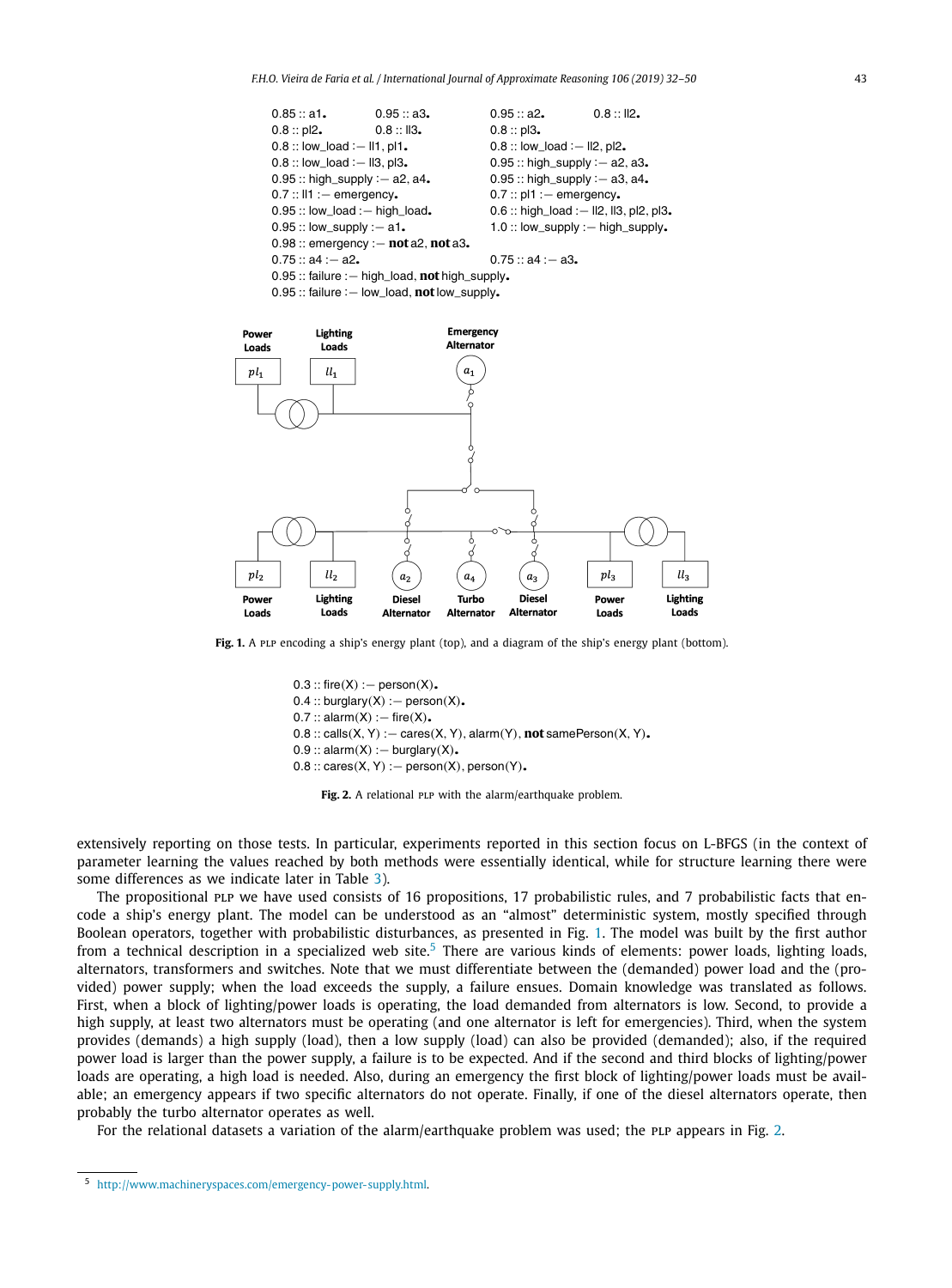

Fig. 3. Time to learn parameters (note log-scale!) in the propositional dataset with complete data. Both algorithms reached similar log-likelihood values. Dataset size corresponds to the number of observations for all atoms.

| Table 2                                                                  |
|--------------------------------------------------------------------------|
| Comparison of wall-clock time (in seconds) for PL-direct with the use of |
| closed-form solutions. PL-direct without closed-form solutions, and LFI- |
| ProbLog, in the alarm/earthquake problem, for various population sizes.  |

| Population size           |      | 10   | 15    | 20     |
|---------------------------|------|------|-------|--------|
| PL-direct                 | 0.19 | 0.79 | 2.81  | 8.06   |
| PL-direct, no closed-form | 0.29 | 0.88 | 2.90  | 8.10   |
| LFI-ProbLog               | 1.07 | 1629 | 62.06 | 206.06 |

### *6.1.1. Complete data*

Our first experiment tested the performance of PL-direct and LFI-ProbLog in complete datasets. Remember that PL-direct does not require EM when the data are complete, hence a significant difference between PL-direct and LFI-ProbLog is to be expected. In this experiment, ProbLog was set to stop whenever the log-likelihood improvement dropped below 10<sup>-3</sup>. Fig. 3 shows the learning time for both algorithms for the propositional case (note the log-scale!), where both algorithms reached similar log-likelihood values. Indeed, PL-direct outperforms ProbLog by orders of magnitude. We limited the learning time to 120 minutes (after that period we aborted the run if the algorithm was still iterating), so in this experiment we only have ProbLog results for datasets with at most 55 observations. The results from the larger dataset that ProbLog could handle shows that it was more than 3600 times slower than PL-direct. Significant performance differences can also be seen for the relational case with no missing data, as can be seen in Fig. [4](#page-13-0) (a).

There are two sources of speed-up here: the use of closed-form solutions whenever possible, and the use of direct optimization methods whenever closed-form solutions cannot be found. The relative effect of these two techniques clearly depends on the particular problem: if a model is such that many fixed sets of rules yield closed-form solutions, the overall running time is bound to be short, with closed-form expressions guaranteeing most of the speed up. However if many sets of rules cannot be tackled by closed-form solutions, then the speed-up comes from the optimization method.

In order to understand the main source of the speed up  $-$  whether it came from avoiding the latent variables or adding closed form solutions on top of that  $-$  in a particular problem, we performed another experiment using the alarm/earthquake problem.<sup>6</sup> We set up our implementation to always run the optimization procedure for all families, regardless of whether they have a closed-form solution or not. Table 2 conveys some interesting results, where each numeric value is the average of eight runs. The vast majority of the gain is due to removing the latent variables employed in ProbLog (as they introduce a significant computational burden); some gains, small but not insignificant, are due to the use of closed-form solutions.

#### *6.1.2. Incomplete data*

The effect of missing data was investigated by randomly discarding individual observations. Each test was run eight times, each time with a new independently sampled dataset; hence each datapoint in the following figures corresponds to the average computation time of eight runs; error bars indicate the standard deviation. In all tests, LFI-ProbLog was run

<sup>6</sup> We thank a reviewer for suggestions that led to this experiment.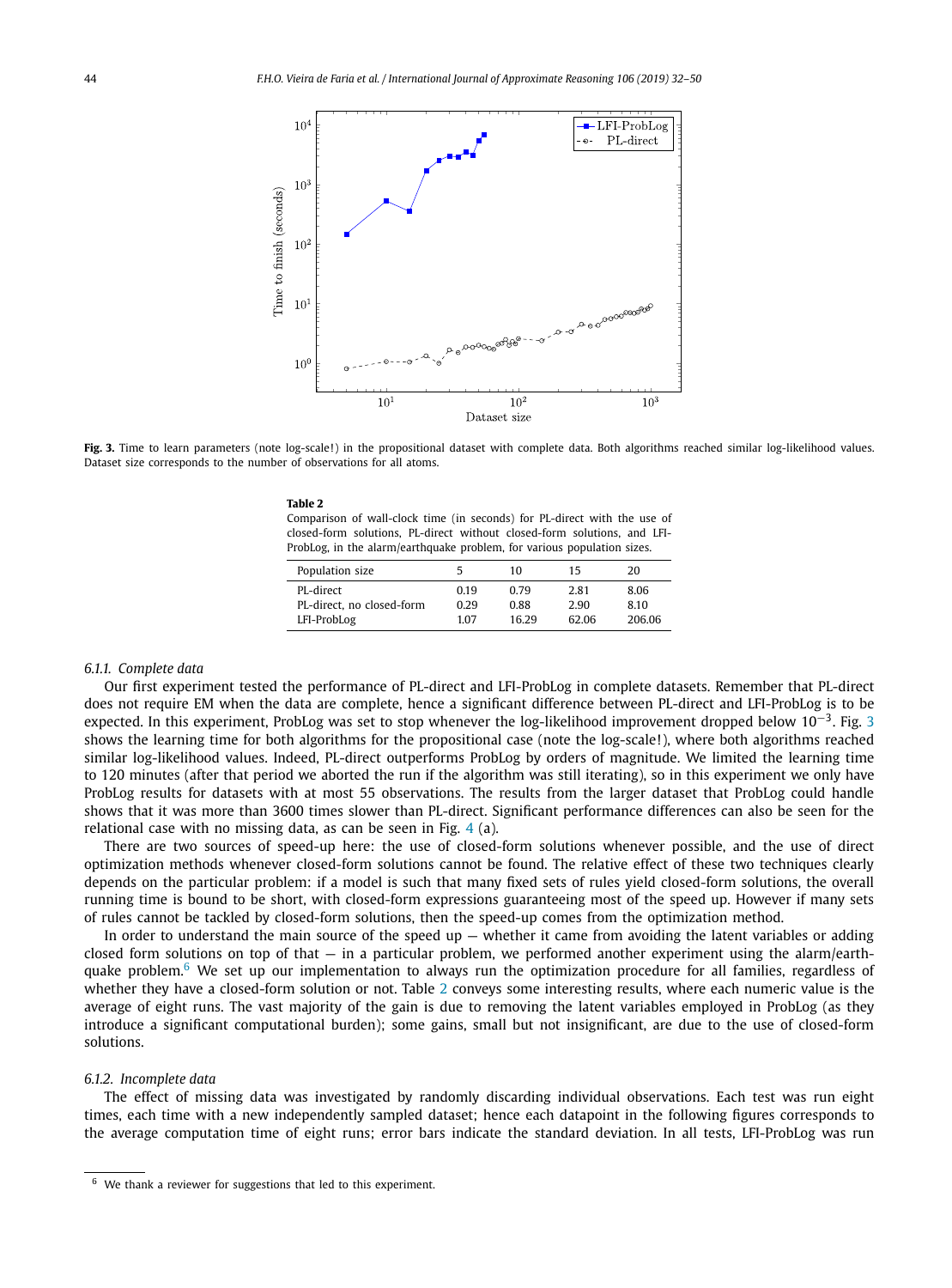<span id="page-13-0"></span>

Fig. 4. Average time to learn parameters (log-scale) of eight independently sampled relational datasets (for each different missing data rate, new data samples were generated). Solid squares were generated by ProbLog; empty circles were generated by PL-direct. The number of constants in the program appears in the horizontal axis; this number is akin to "dataset size". The error bars represent the standard deviation of the mean.

until the log-likelihood variation between subsequent iterations was smaller than an arbitrary value ( $10^{-3}$ ); then PL-direct was run until it reached an equal or better log-likelihood value than ProbLog. We had to limit ourselves to 25 constants because that is the limit for ProbLog (larger problems lead to numerical problems in ProbLog).

From Fig. 4 we can see that PL-direct tends to surpass LFI-ProbLog as the size of the dataset increases (graphs in that figure were obtained with the relational PLP). Overall, PL-direct outperformed ProbLog in the vast majority of cases, only displaying worse computation time averages for very small datasets (with 5 constants) that are subject to high missing rates (above 20%). Fig. [5](#page-14-0) offers a better assessment on how the missing rate affects the performance of both algorithms. The more missing data, the more numeric computation is done by PL-direct, and the more PL-direct behaves as LFI-ProbLog with regard to computation time.

# *6.2. Learning structure*

To validate our methods for structure learning, we have implemented Algorithm [1,](#page-10-0) and tested it with a number of datasets. Our goal here was to examine whether the algorithm actually produces sensible PLPs with less parameters than corresponding CPT-based Bayesian networks.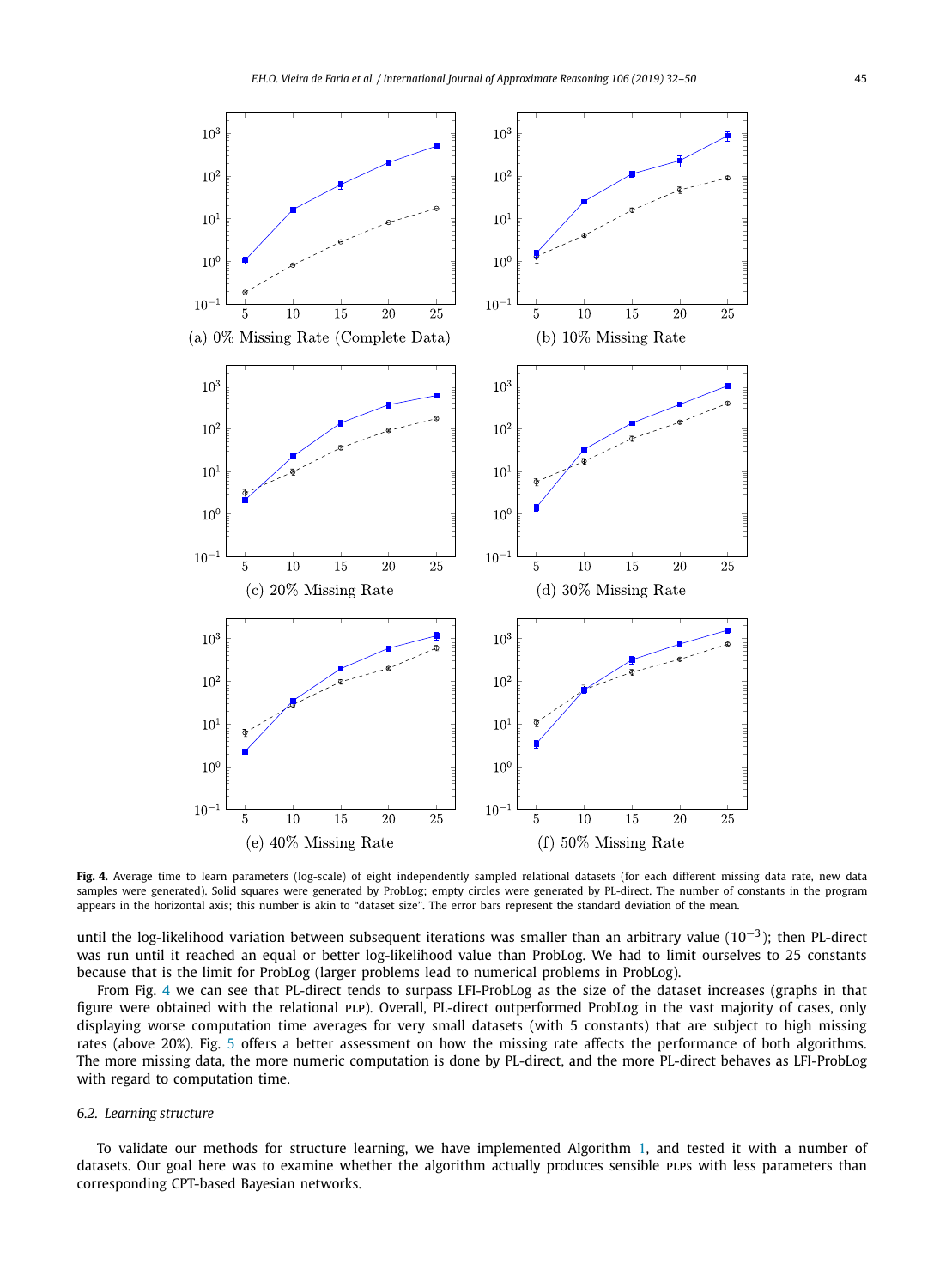<span id="page-14-0"></span>

Fig. 5. ProbLog's learning time relative to PL-direct's, for similar log-likelihood values. Only datasets (sampled from the relational PLP) with the size of 15, 20 and 25 constants were considered, as larger datasets cannot be handled by ProbLog. The datapoints represent the average relative learning time of ProbLog of twenty-four runs (the sum of eight different runs for each dataset size). The error bars represent the respective standard error of the mean.

|             |           | L-BFGS         |                          |                          |            |
|-------------|-----------|----------------|--------------------------|--------------------------|------------|
| # Instances | CPT-based |                | Any combination of rules |                          |            |
| Training    | Testing   | Log-Likelihood | $ \Theta $               | Log-Likelihood           | $ \Theta $ |
| 30          | 10000     | $-317590.82$   | 61                       | $-190592.57$             | 48         |
| 60          | 10000     | $-282860.54$   | 63                       | $-211535.40$             | 51         |
| 90          | 10000     | $-231096.56$   | 61                       | $-200086.83$             | 48         |
| 120         | 10000     | $-281571.16$   | 61                       | $-197029.87$             | 51         |
| 250         | 10000     | $-244887.02$   | 65                       | $-251489.19$             | 51         |
| 500         | 10000     | $-228617.04$   | 66                       | $-217608.84$             | 52         |
| 1000        | 10000     | $-188236.10$   | 80                       | $-177049.65$             | 62         |
|             |           | Basin-hopping  |                          |                          |            |
| # Instances |           | CPT-based      |                          | Any combination of rules |            |
| Training    | Testing   | Log-Likelihood | $ \Theta $               | Log-Likelihood           | $ \Theta $ |
| 30          | 10000     | $-344580.91$   | 61                       | $-190652.02$             | 48         |
| 1000        | 10000     | $-188236.10$   | 80                       | $-177049.52$             | 62         |

**Table 3** Binary adder experiment results. The symbol  $|\Theta|$  denotes the number of learned parameters.

The algorithm was implemented in Python and experiments were performed on a Unix Machine with Intel core i5 (2.7 GHz) processor and 8 GB 1867 MHz DDR3 SDRAM. For local optimization of the likelihood scores, in the cases where that was needed, we again compared (1) Limited-memory BFGS (L-BFGS) and (2) Basin-hopping.

We tested our implementations for three different applications described in the remainder of this section. Each test compares plps learned with Algorithm [1](#page-10-0) and CPT-based Bayesian networks learned by exact score maximization.

*Binary adder* This first test aimed at learning an AP-PLP(2) to represent a (simulated) faulty Boolean circuit, designed to add two 4-bit numbers. To generate binary datasets for training and testing, we took a number of pairs of randomly selected 4-bit numbers; each pair was processed by an adder circuit with 18 logic gates (XOR, OR, AND). Each gate was associated with a 1% probability of failure. This probability of failure indicates how often gates should output random values, instead of the values expected. Training datasets contain 30, 60, 90, 120, 250, 500 and 1000 examples and the testing dataset contains 10000 examples. Examples contain 24 observations: 8 entry bits and 18 output values, one for each gate. For the optimization steps, we used the L-BFGS algorithm. A few tests were repeated using Basin-hopping optimization algorithm, which is much more time-consuming, but no improvements were observed in terms of log-likelihood and number of parameters. Results obtained are listed in Table 3.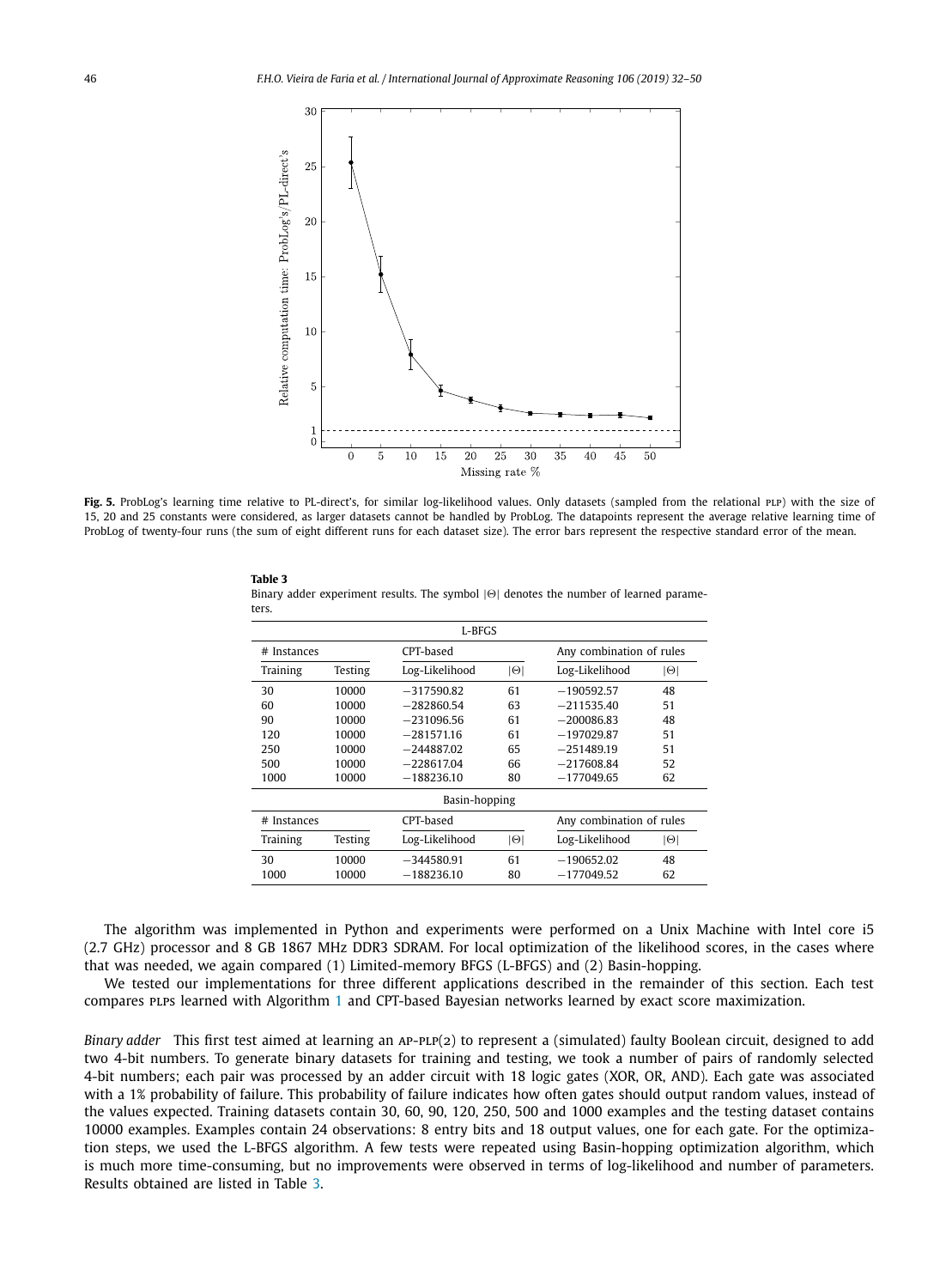| L-BFGS         |               |                          |              |  |
|----------------|---------------|--------------------------|--------------|--|
| Complete CPT   |               | Any combination of rules |              |  |
| Log-Likelihood | # Parameters  | Log-Likelihood           | # Parameters |  |
| $-1281.78$     | 63            | $-1263.85$               | 55           |  |
|                | Basin-hopping |                          |              |  |
| Complete CPT   |               | Any combination of rules |              |  |
| Log-Likelihood | # Parameters  | Log-Likelihood           | # Parameters |  |
| $-1281.78$     | 63            | $-1263.85$               | 55           |  |

| 1avit 7 |                                     |  |
|---------|-------------------------------------|--|
|         | Heart Diagnosis experiment results. |  |

**Table 4**

**Table 5**

| Complete CPT   |              | Ally complitation of rules |              |
|----------------|--------------|----------------------------|--------------|
| Log-Likelihood | # Parameters | Log-Likelihood             | # Parameters |
| $-1281.78$     | 63           | $-1263.85$                 | 55           |
|                |              | Basin-hopping              |              |
| Complete CPT   |              | Any combination of rules   |              |
| Log-Likelihood | # Parameters | Log-Likelihood             | # Parameters |
| $-1281.78$     | 63           | $-1263.85$                 | 55           |
|                |              |                            |              |
|                |              |                            |              |

| Movie Genres experiments results. |              |                          |              |  |
|-----------------------------------|--------------|--------------------------|--------------|--|
| Complete CPT                      |              | Any combination of rules |              |  |
| Log-Likelihood                    | # Parameters | Log-Likelihood           | # Parameters |  |
| $-2032.38$                        | 62           | $-2031.49$               | 42           |  |

For smaller datasets, plps produced by Algorithm [1](#page-10-0) scored better than CPT-based Bayesian networks, and required fewer parameters. For larger datasets, both approaches tended to converge in terms of log-likelihood, but there was still a signif-icant reduction on the number of parameters with Algorithm [1.](#page-10-0) As this is a nearly-deterministic PLP, it should be expected that logic rules would encode the local probability distributions much more compactly than complete CPT's.

*Heart diagnosis* This second test aimed at learning an AP-PLP(2) to reason over diagnosis made from observation of cardiac Single Proton Emission Computed Tomography (SPECT) images, using a standard dataset from the UCI repository [\[41\]](#page-18-0). The training and testing datasets contain 80 and 187 instances respectively. The 23 binary attributes are observed for each example, so there is no missing data. The learning algorithm was tested with both L-BFGS and Basin-Hopping optimization methods. Results obtained are listed in Table 4. Both CPT-based Bayesian networks and Algorithm [1](#page-10-0) tended to produce equivalent results in terms of log-likelihood, but there was still a significant reduction on the number of parameters with Algorithm [1.](#page-10-0) In addition, we note that results obtained with both optimization methods, L-BFGS and Basin-Hopping, were identical.

*Movie* genres The third test aimed at learning an AP-PLP(2) to reason over movie genres; here the idea was to learn a relatively large program. Labels result from previous multi-classification of movies according to the genres they represent, with information extracted from the MovieLens dataset.<sup>7</sup> Training and testing datasets are obtained from a random 70/30 split of the original dataset, which contains 3449 movies. Algorithm [1](#page-10-0) was tested with L-BFGS optimization method. Results are listed in Table 5; the resulting  $AP-PLP(2)$  and the corresponding dependency graph are shown in Figs. [6](#page-16-0) and [7.](#page-16-0)

In this experiment we do not observe a significant improvement in terms of log-likelihood from CPT-based learning to Algorithm [1,](#page-10-0) but the number of parameters produced by the latter algorithm was considerably smaller than the number produced by the former. In this context the restriction of having at most two parents per variable may be too strong, but the dependency graph still gives us an idea of which labels are more correlated.

# **7. Conclusions**

We have presented novel techniques to the problems of learning parameters and structure in acyclic probabilistic logic programs. We have put forward a new method to learn the parameters when dealing with probabilistic rules, showing how one can avoid the insertion of latent variables. We have also described techniques that can learn a whole PLP from a complete dataset by exact score maximization, by adapting techniques from CPT-based Bayesian networks.

In the complete data scenario, experiments indicate that our approach to parameter learning yields orders of magnitude gains when compared to LFI-ProbLog, a reasonable contender for the current state-of-art. Even when there is missing data, the smaller number of latent variables guarantees significant improvements in efficiency.

This paper offers initial results on learning whole plps via exact score maximization, presenting cases where closed-form solutions are viable. We have also implemented and tested our structure learning methods, and we have shown that learned plps contain less parameters than the corresponding CPT-based Bayesian networks, as intuitively expected. Whenever the model is nearly deterministic, the expressive power of rules leads to improved accuracy.

In future work we intend to extend our structure learning techniques to relational but still acyclic programs, and to cope with missing data in those cases. We also wish to explore parameter and structure learning for cyclic programs. For those

<sup>7</sup> Available at [http://grouplens.org/datasets/movielens/.](http://grouplens.org/datasets/movielens/)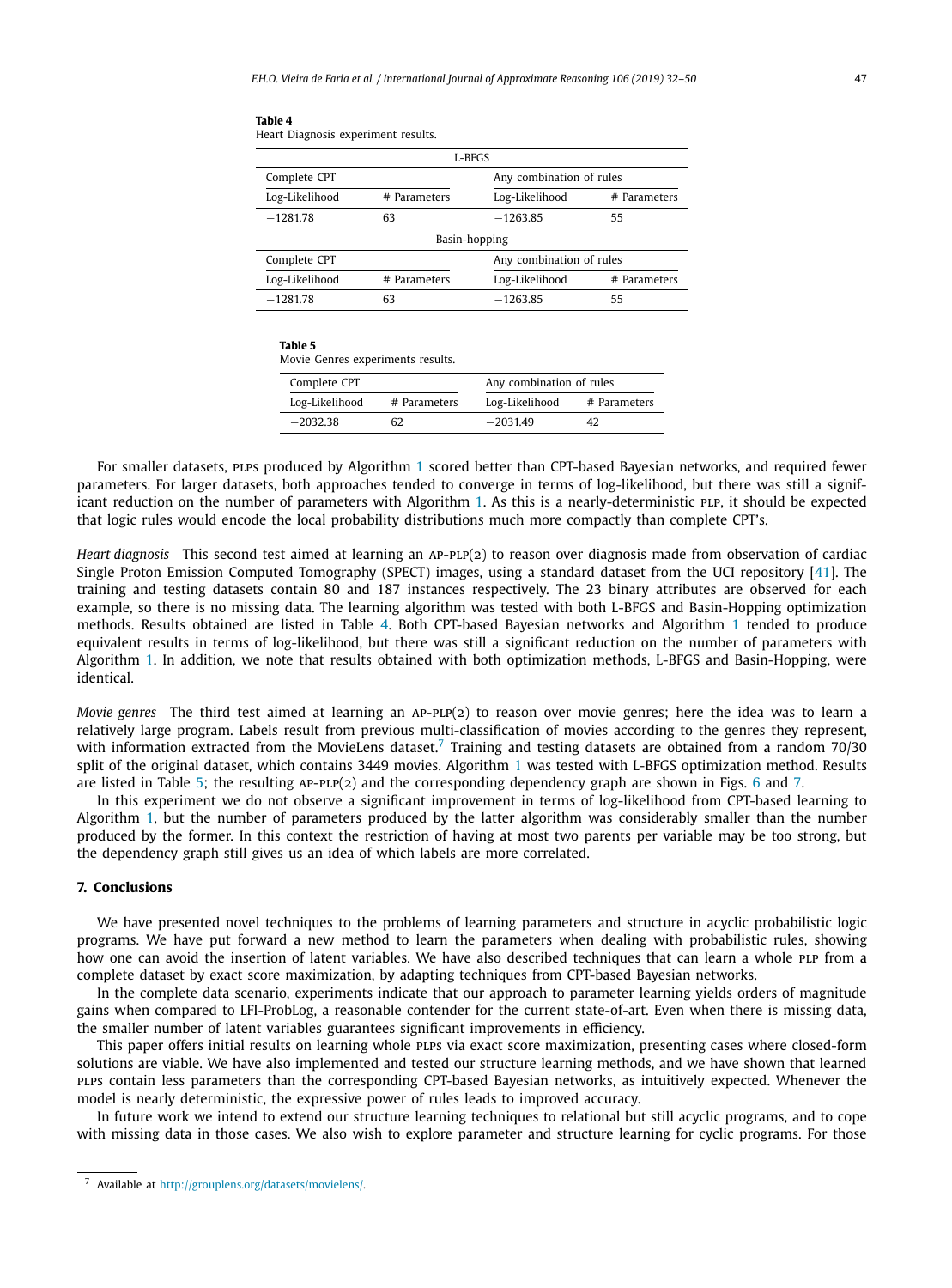<span id="page-16-0"></span>

| $0.04::$ war.                                            | 0.10: adventure : - drama.                   |
|----------------------------------------------------------|----------------------------------------------|
| $0.00::$ children.                                       | $0.03$ :: adventure : $-$ action, drama.     |
| 0.14::comedy.                                            | $0.02::$ romance.                            |
| $0.31$ :: comedy : - thriller, $\overline{\text{war}}$ . | 0.16 :: romance : - documentary, horror.     |
| $0.00::$ thriller : $-$ war.                             | $0.09$ :: animation : $-$ adventure.         |
| $0.17::$ thriller : $-\overline{war}$ .                  | $0.00$ : animation : $-$ drama.              |
| $0.13::action := compact$                                | $0.04$ : animation : $-$ drama.              |
| $0.24$ :: action : $-$ thriller.                         | $0.02::$ crime : $-$ horror.                 |
| $0.06$ :: action : $-$ comedy, thriller.                 | 0.27 :: crime : - horror, thriller.          |
| $0.27::$ drama.                                          | $0.06::$ crime : $-$ horror, thriller.       |
| $0.53$ : drama: $-$ action, comedy.                      | $0.17$ : fantasy : $-$ adventure.            |
| $0.01::$ western.                                        | $0.23$ : fantasy : - animation.              |
| $0.03$ :: western : $-$ comedy, drama.                   | $0.03$ : fantasy : - adventure, animation.   |
| $0.03::$ horror.                                         | $0.00::$ musical : $-$ thriller.             |
| $0.23$ : horror: $-$ comedy, drama.                      | $0.33$ :: musical : $-$ animation, thriller. |
| 0.00::documentary.                                       | $0.03$ : musical : - animation, thriller.    |
| $0.08::$ documentary : $-$ comedy, drama.                | $0.01$ :: filmNoir.                          |
| $0.03$ :: sciFi: - drama.                                | $0.13$ :: filmNoir : $-$ action, crime.      |
| $0.27::$ sciFi : $-$ action, drama.                      | $0.22$ : mystery : - filmNoir.               |
| 0.07 :: sciFi : - action, drama.                         | $0.13::$ mystery : $-$ thriller.             |
| $0.27$ : adventure : $-$ action.                         | 0.02 :: mystery : - filmNoir, thriller.      |

Fig. 6. Probabilistic logic program learned in the Movie Genres experiment. Some probabilities are zero due to rounding.



Fig. 7. Dependency graph of the AP-PLP(2) learned in the Movie Genres experiment.

cases non-trivial extensions will have to be developed as the direct relationship with Bayesian network learning is lost, and it is not obvious how to express the likelihood function.

# **Acknowledgements**

The first author was supported by a scholarship from Toshiba Corporation. The second author was supported by a scholarship from the Conselho Nacional de Desenvolvimento Científico e Tecnológico (CNPq), and was also supported by a scholarship from the Fundação de Amparo à Pesquisa do Estado de São Paulo (FAPESP), grant 2017/19007-6. The third author was supported by FAPESP grant 2016/25928-4. The fourth author is partially supported by CNPq grants 303920/2016-5 and 420669/2016-7. The fifth author is partially supported by CNPq grant 308433/2014-9. Support was also provided in part by FAPESP grants 2016/01055-1, 2015/21880-4, and 2016/18841-0, and in part by the Coordenação de Aperfeiçoamento de Pessoal de Nível Superior (CAPES) — finance code 001.

# **Appendix A. Closed-form estimation of a NoisyOr gate**

Here we focus on the structure given by Expression [\(6\)](#page-5-0):

$$
\theta_1 :: A_1
$$
,  $\theta_2 :: A_2$ ,  $\theta_3 :: A_3 := A_1$ ,  $\theta_4 :: A_3 := A_2$ ,

to be learned from a complete dataset with *N* complete observations; we use the notation  $N_{a_1a_2a_3}$  to denote the number of times we observe  $\{A_1 = a_1, A_2 = a_2, A_3 = a_3\}$ . The likelihood is

$$
\theta_1^{N'_1}(1-\theta_1)^{N'_0}\theta_2^{N''_1}(1-\theta_2)^{N''_0}\theta_3^{N_{101}}(1-\theta_3)^{N_{100}}\theta_4^{N_{011}}(1-\theta_4)^{N_{010}}\theta_{3;4}^{N_{111}}(1-\theta_{3;4})^{N_{110}},
$$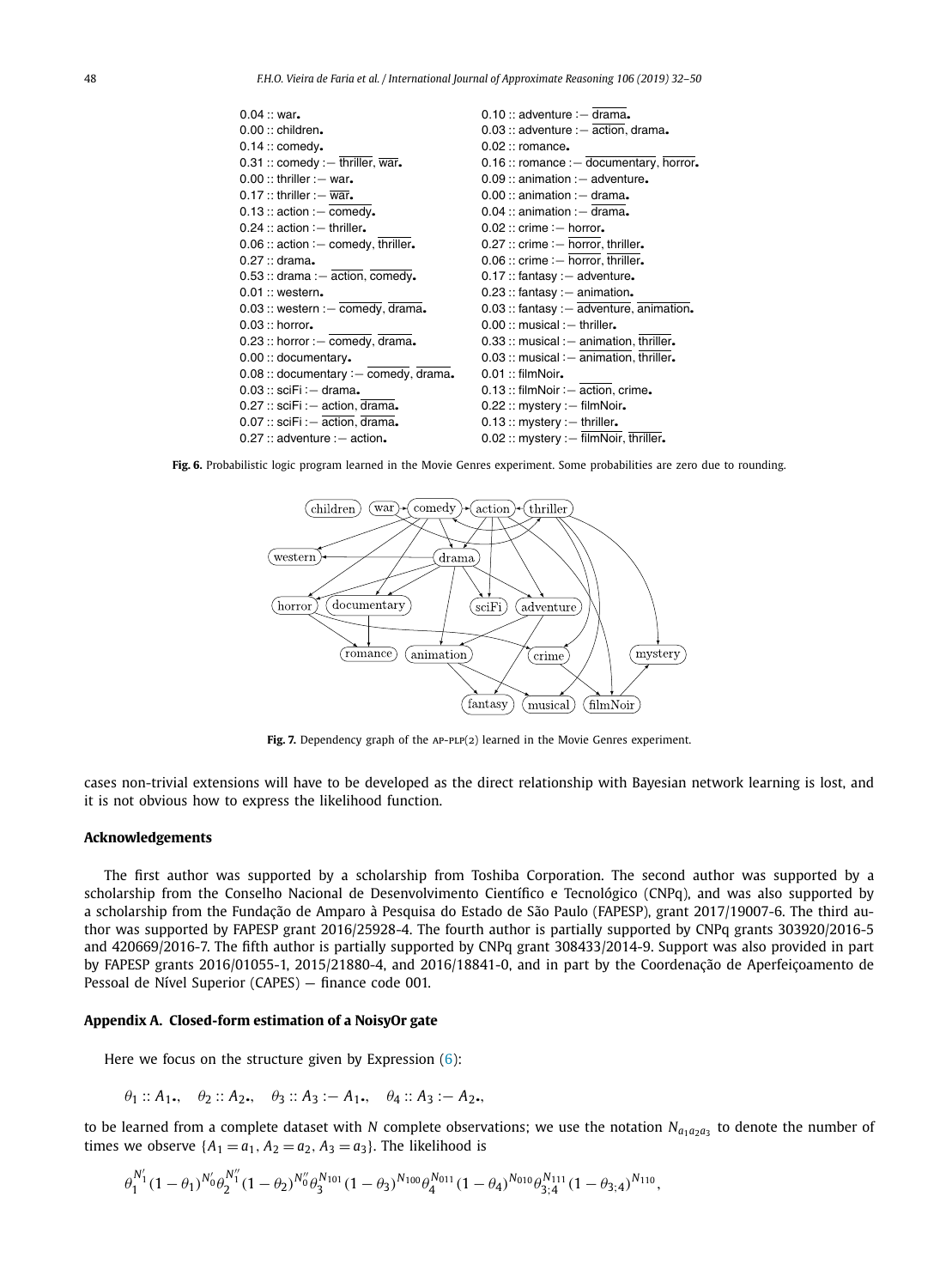<span id="page-17-0"></span>where  $N'_1 = N_{100} + N_{101} + N_{110} + N_{111}$ ,  $N'_0 = N - N'_1$ ,  $N''_1 = N_{010} + N_{011} + N_{110} + N_{111}$ ,  $N''_0 = N - N''_1$ . By operating with terms in  $\theta_1$  and  $\theta_2$ , we easily obtain  $\hat{\theta}_1 = N'_1/N$  and  $\hat{\theta}_2 = N''_1/N$ . Expressions for  $\hat{\theta}_3$  and  $\hat{\theta}_4$  are much more complicated; for instance we have  $\hat{\theta}_3$  to be either  $(-K_1 + \sqrt{K_2})/K_3$  or  $(-K_1 - \sqrt{K_2})/K_3$ , where

$$
K_1 = N_{011}N_{100} - N_{010}N_{101} + N_{011}N_{101} + 2N_{100}N_{101} + 2N_{101}^2 +
$$
  
\n
$$
N_{011}N_{110} + N_{101}N_{110} - N_{010}N_{111} + N_{100}N_{111} + 2N_{101}N_{111}
$$
  
\n
$$
K_2 = 4(N_{010} - N_{100} - N_{101})N_{101}(N_{011} + N_{101} + N_{111})(N_{100} + N_{101} + N_{110} + N_{111}) +
$$
  
\n
$$
(2N_{100}N_{101} + 2N_{101}^2 + N_{101}N_{110} + N_{011}(N_{100} + N_{101} + N_{110}) +
$$
  
\n
$$
N_{100}N_{111} + 2N_{101}N_{111} - N_{010}(N_{101} + N_{111}))^2,
$$
  
\n
$$
K_3 = 2(N_{010} - N_{100} - N_{101})(N_{100} + N_{101} + N_{110} + N_{111}).
$$

# **Appendix B. Distinct rule sets with two parents**

After pruning redundant sets (see Table [1\)](#page-10-0), we are left with 27 sets of rules for a head  $(A_1)$  with two parents  $(A_2, A_3)$ :

$$
\{\theta_1 :: A_1 := A_2, A_3, \}, \{\theta_1 :: A_1 := A_2, \text{not } A_3, \}
$$
\n
$$
\{\theta_1 :: A_1 := \text{not } A_2, A_3, \}, \{\theta_1 :: A_1 := \text{not } A_2, \text{not } A_3, \}
$$
\n
$$
\{\theta_1 :: A_1 := A_2, \theta_2 :: A_1 := A_3, \}
$$
\n
$$
\{\theta_1 :: A_1 := A_2, \theta_2 :: A_1 := \text{not } A_3, \}
$$
\n
$$
\{\theta_1 :: A_1 := \text{not } A_2, \theta_2 :: A_1 := \text{not } A_3, \}
$$
\n
$$
\{\theta_1 :: A_1 := \text{not } A_2, \theta_2 :: A_1 := \text{not } A_3, \}
$$
\n
$$
\{\theta_1 :: A_1 := \text{not } A_2, A_3, \theta_2 :: A_1 := \text{not } A_2, \text{not } A_3, \}
$$
\n
$$
\{\theta_1 :: A_1 := A_2, A_3, \theta_2 :: A_1 := \text{not } A_2, \text{not } A_3, \}
$$
\n
$$
\{\theta_1 :: A_1 := A_2, A_3, \theta_2 :: A_1 := \text{not } A_2, \text{not } A_3, \}
$$
\n
$$
\{\theta_1 :: A_1 := \text{not } A_2, A_3, \theta_2 :: A_1 := \text{not } A_2, \text{not } A_3, \}
$$
\n
$$
\{\theta_1 :: A_1 := \text{not } A_2, A_3, \theta_2 :: A_1 := \text{not } A_2, \text{not } A_3, \}
$$
\n
$$
\{\theta_1 :: A_1 := \text{not } A_2, \text{not } A_3, \theta_2 :: A_1 := \text{not } A_2, \text{not } A_3, \}
$$
\n
$$
\{\theta_1 :: A_1 := \text{not } A_2, \theta_2 :: A_1 := A_2, A_3, \theta_2 :: A_1 := \text{not } A_2, \text{not } A_3 \}
$$
\n
$$
\{\theta_1 :: A_1 := \text{not } A_2, \theta_2 :: A_1 := A_2, A_3, \theta_3 :: A_1
$$